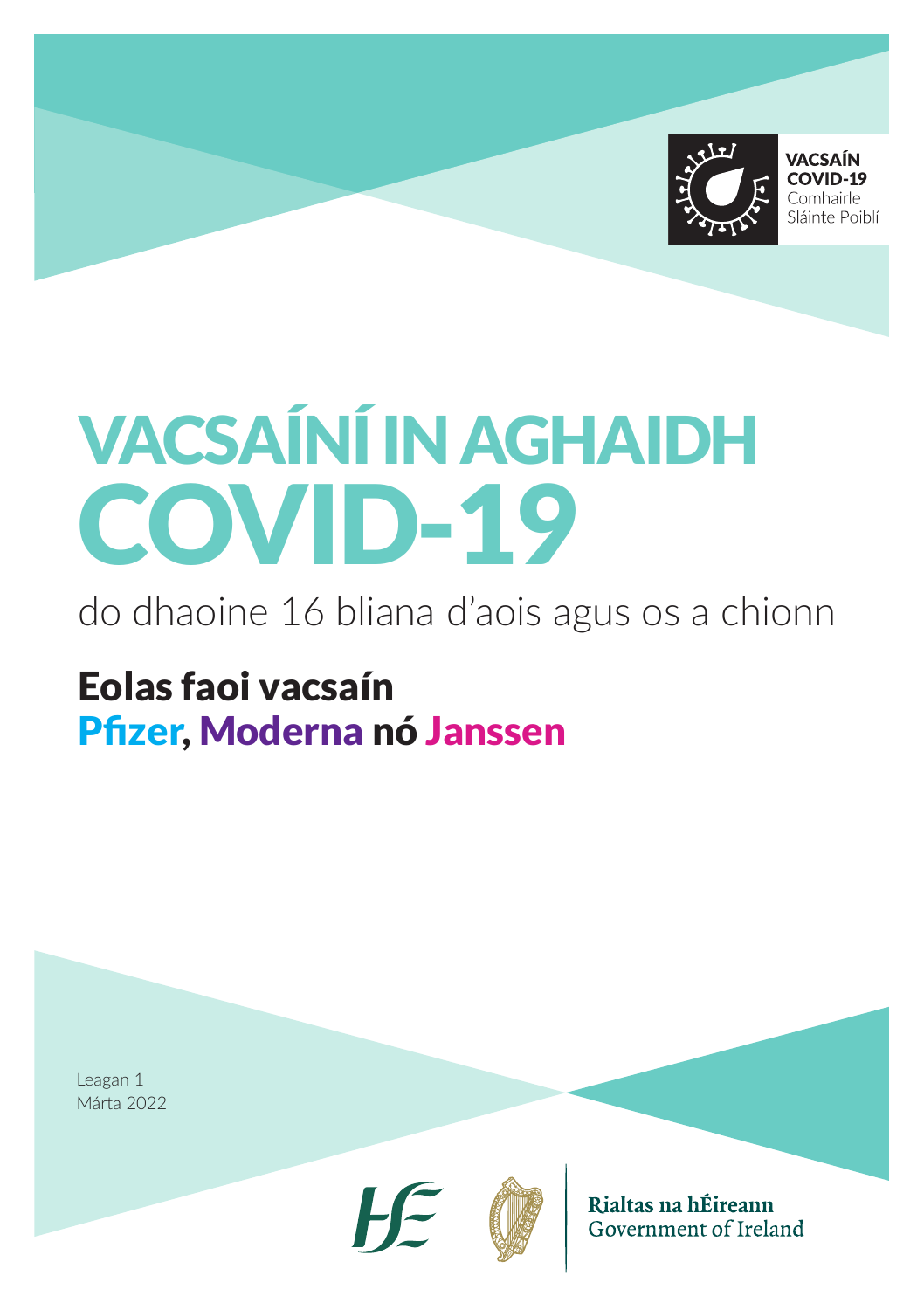## Maidir leis an leabhrán seo

Tá eolas ginearálta sa leabhrán seo maidir le do vacsaín in aghaidh COVID-19. Do dhaoine 16 bliana d'aois agus os a chionn atá sé.

Is féidir leat é a léamh ar líne roimh an vacsaín a fháil, agus tabharfar an leabhrán seo duit freisin nuair a thabharfar an vacsaín duit.

Tá eolas ann ar na rudaí seo a leanas:

- **•** Vacsaíní, teanndáileoga agus dáileoga breise
- **•** Faomhadh agus sábháilteacht vacsaíní, agus monatóireacht orthu
- **•** Toircheas agus beathú cíche
- **•** Vacsaíní a mholtar de réir aoise
- **•** Céard ba cheart duit a bheith ag súil leis tar éis an vacsaín a fháil
- **•** Gach ceann de na 3 vacsaín fo-iarmhairtí agus cathain nár cheart vacsaín ar leith a fháil

## Vacsaín Pfizer in aghaidh COVID-19 – ar a dtugtar Comirnaty chomh maith

- » Fo-iarmhairtí féideartha vacsaín Pfizer
- » Cathain nár cheart duit vacsaín Pfizer a fháil

#### Vacsaín Moderna in aghaidh COVID-19 – ar a dtugtar Spikevax chomh maith

- » Fo-iarmhairtí féideartha vacsaín Moderna
- » Cathain nár cheart duit vacsaín Moderna a fháil

## Vacsaín Janssen in aghaidh COVID-19

- » Fo-iarmhairtí féideartha vacsaín Janssen
- » Cathain nár cheart duit vacsaín Janssen a fháil
- **•** An fad a thógann sé ar vacsaíní tosú ag obair
- **•** Fo-iarmhairtí a thuairisciú
- **•** Na háiteanna ar féidir teacht ar a thuilleadh eolais
- **•** Do chuid faisnéise pearsanta

Is féidir leis an vacsaíneoir freagra a thabhairt ar aon cheist a bheidh agat tar éis duit an leabhrán seo a léamh.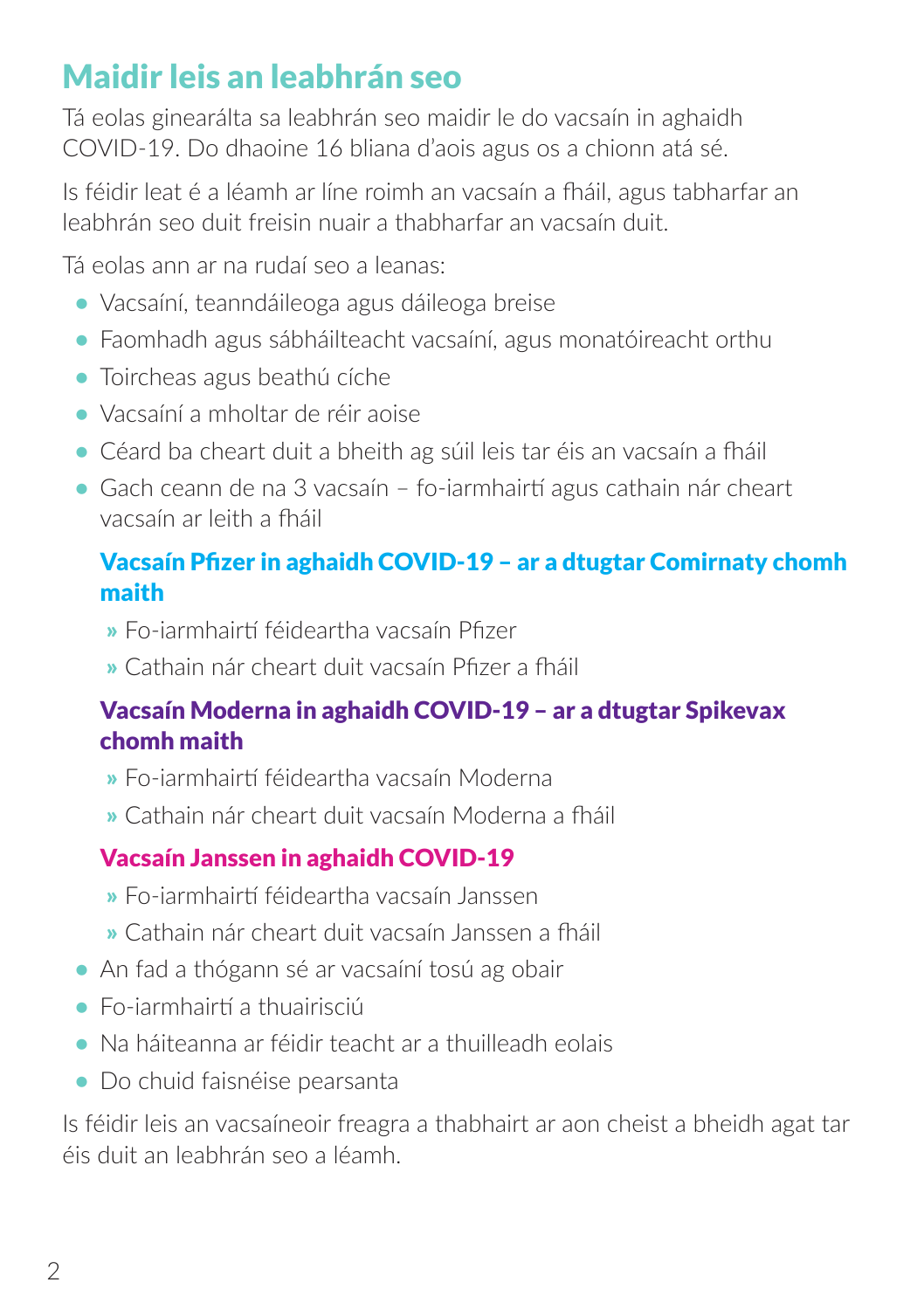Coinnigh an leabhrán seo, mar b'fhéidir gur mhaith leat féachaint air arís.

Féach www.hse.ie/covid19vaccinematerials más maith leat an leabhrán seo a léamh i bhformáid eile amhail friotal sothuigthe, Braille, Teanga

## Maidir le do vacsaín in aghaidh COVID-19

Is é vacsaín in aghaidh COVID-19 a fháil an chaoi is fearr chun tú féin a chosaint ar COVID-19. Ó cuireadh tús leis an vacsaíniú, is lú daoine a bhíonn go dona tinn agus is lú an líon básanna mar thoradh ar an víreas in Éirinn.

Ba cheart go laghdódh an vacsaín an baol go dtolgfá COVID-19. Ba cheart go gcosnódh sí thú in aghaidh deacrachtaí tromchúiseacha, leis. Tá vacsaín á tabhairt ag FSS do dhaoine in Éirinn chun iad a chosaint agus chun leanúint le laghdú a dhéanamh ar an líon daoine a bhíonn go dona tinn agus ar an líon básanna.

Tá eolas sa leabhrán seo ar na 3 vacsaín is coitianta a thugtar do dhaoine 16 bliana d'aois agus os a chionn faoi chlár vacsaínithe na hÉireann in aghaidh COVID-19: Pfizer, Moderna agus Janssen.

Tá leabhráin eolais ar leith ar fáil ar www.hse.ie faoi na vacsaíní do leanaí idir 5 bliana agus 11 bhliain d'aois agus idir 12 bhliain agus 15 bliana d'aois

Tá leabhrán eolais ar leith ar fáil más í vacsaín Novavax, ar a dtugtar Nuvaxovid freisin, atá á tairiscint duit.

Níl vacsaín AstraZeneca in aghaidh COVID-19, ar a dtugtar Vaxzevria freisin, in úsáid in Éirinn a thuilleadh. Tá eolas faoi le fáil ar www.hse.ie

## Vacsaíní, teanndáileoga agus dáileoga breise

Nuair a thagraímid do vacsaín(í) sa leabhrán seo, is é seo atá i gceist againn:

- **•** an chéad dáileog nó an dara dáileog
- **•** dáileog bhreise a chuirtear ar fáil do dhaoine a bhfuil córas imdhíonachta lag acu agus/nó

**•** teanndáileog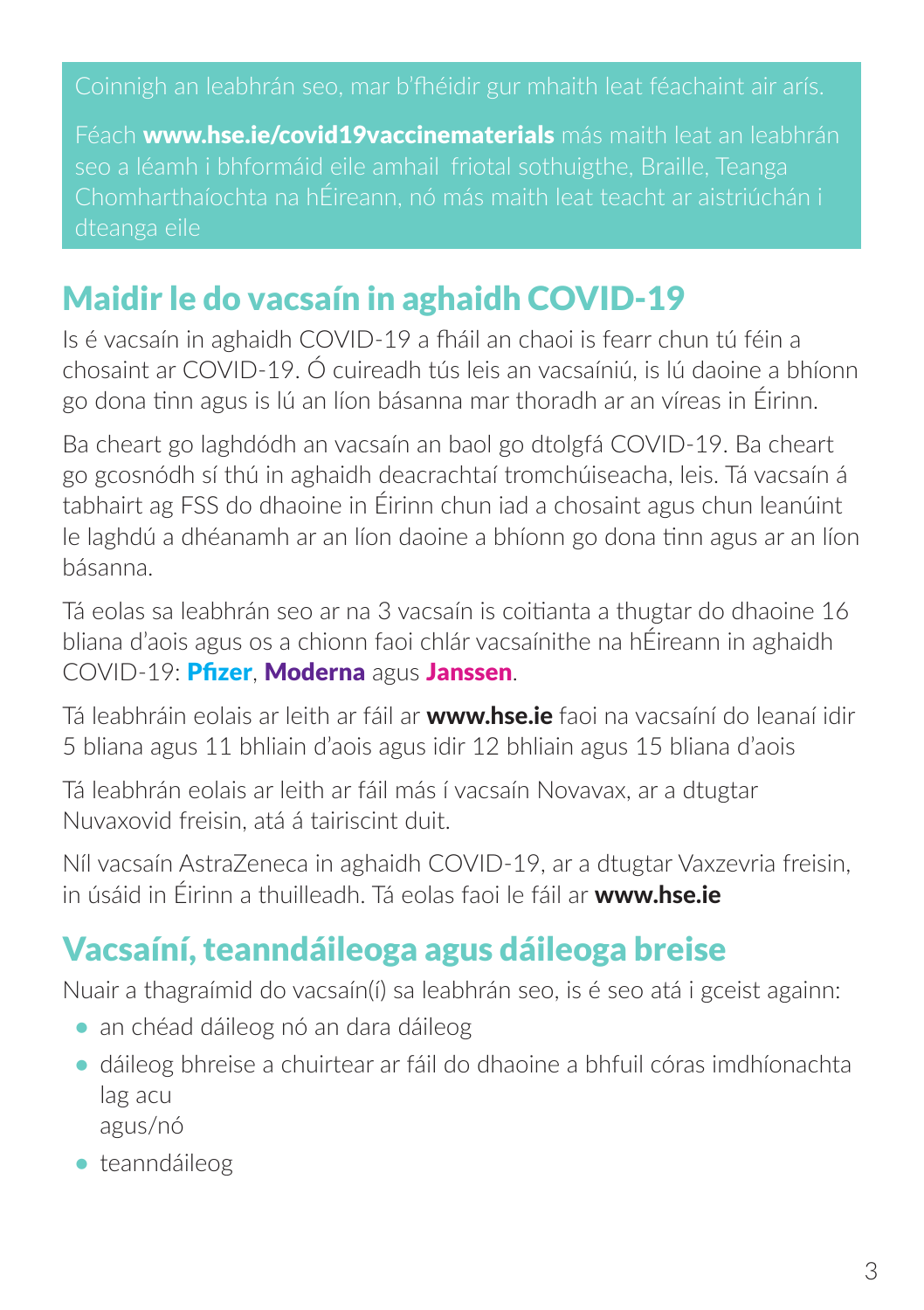## Faomhadh agus sábháilteacht vacsaíní, agus monatóireacht orthu

Ní úsáideann FSS ach vacsaíní a chomhlíonann na caighdeáin riachtanacha ó thaobh sábháilteachta agus éifeachtúlachta de tar éis don Ghníomhaireacht Leigheasra Eorpach (EMA) iad a cheadúnú.

Shásaigh na vacsaíní in aghaidh COVID-19 na trialacha cliniciúla agus na seiceálacha sábháilteachta céanna agus nach mór do gach vacsaín cheadúnaithe eile a shásamh, ach tá na vacsaíní nua go leor mar sin féin agus níl fáil ach ar mhéid teoranta faisnéise maidir leis na fo-iarmhairtí fadtéarmacha. Ní fios go fóill, cuir i gcás, cén riosca a bhaineann leis an teanndáileog ó thaobh fo-iarmhairtí neamhchoitianta de.

Is fútsa atá sé an vacsaín a fháil nó gan í a fháil. Molann FSS, an Eagraíocht Dhomhanda Sláinte agus an Roinn Sláinte go láidir duit do vacsaín a fháil nuair a thairgfear duit í.

Déanann an tÚdarás Rialála Táirgí Sláinte agus an Ghníomhaireacht Leigheasra Eorpach (EMA) monatóireacht ar vacsaíní in aghaidh COVID-19 ó thaobh sábháilteachta agus éifeachtachta de. Tá tuilleadh eolais ar an Údarás Rialála Táirgí Sláinte ar leathanach 17.

Is Éirinn, cuireann an Coiste Comhairleach Náisiúnta um Imdhíonadh (NIAC) comhairle ar an Roinn Sláinte maidir leis an mbeartas i ndáil le vacsaíní, agus is é FSS a chuireann beartas na Roinne i bhfeidhm.

## Toircheas agus beathú cíche

Ba cheart duit an vacsaín in aghaidh COVID-19 a fháil má tá tú:

- **•** ag iompar clainne
- **•** ag iarraidh leanbh a ghiniúint nó má tá seans ann go mbeidh tú ag iompar clainne
- **•** i mbun beathú cíche

An chuid is mó de na mná torracha a tholgann an víreas, ní thagann ach siomptóim éadroma go measartha orthu fiú mura bhfuair siad vacsaín in aghaidh COVID-19. Tugann siad an leanbh ar an saol mar a bhí beartaithe agus ní bhíonn ach riosca íseal ann go dtabharfaidís COVID-19 dá leanbh.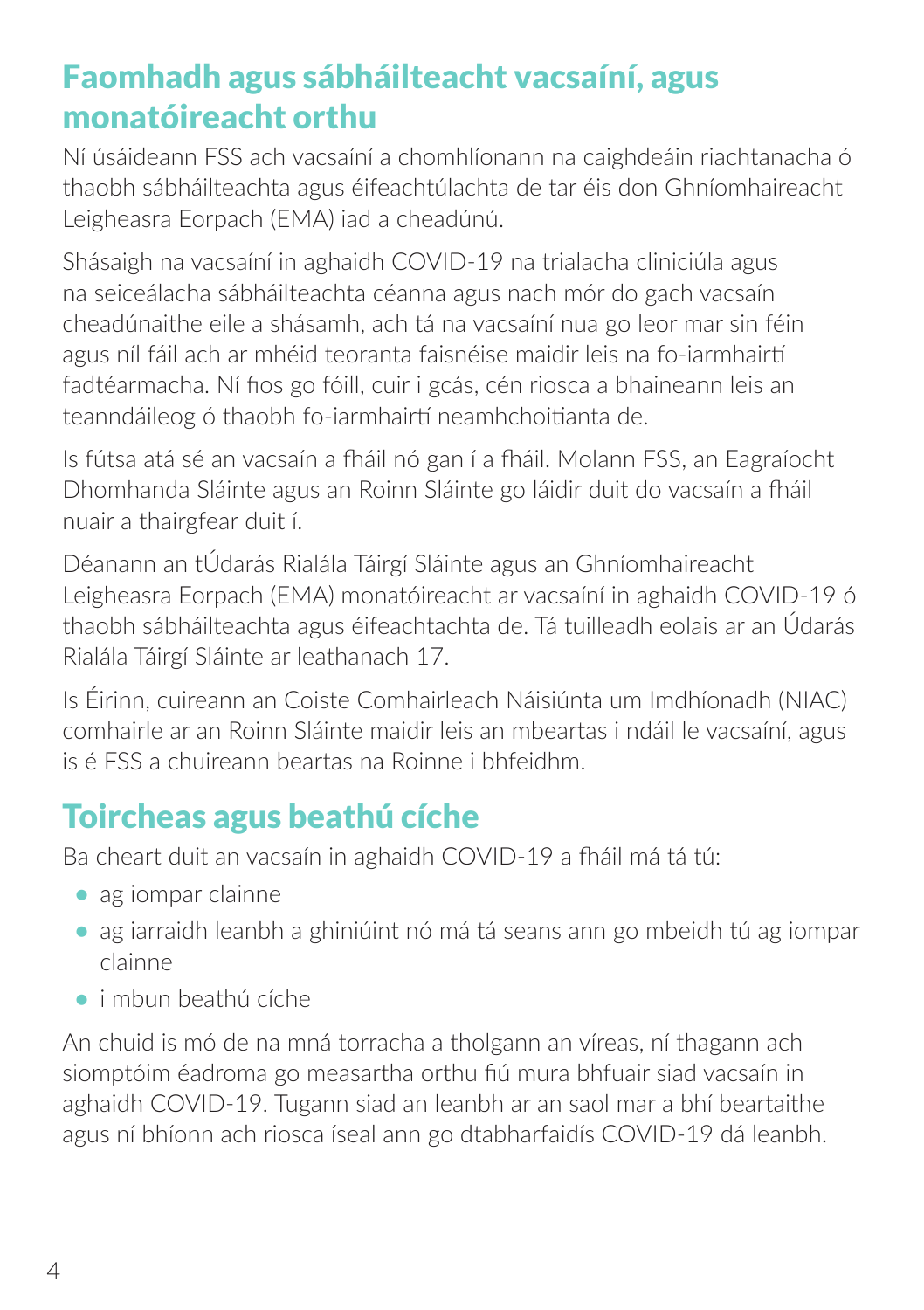Bíodh sin mar atá, má tá tú ag iompar clainne, is mó seans go n-éireoidh tú go dona tinn agus go mbeidh ort dul faoi dhianchúram. D'fhéadfadh cúrsaí dul in aimhréidh ar do leanbh de dheasca an víris chomh maith.

Níl aon fhianaise ann go gcuireann vacsaíní in aghaidh COVID-19 isteach ar an torthúlacht i bhfir ná i mná. Ní gá duit fanacht chun leanbh a ghiniúint tar éis duit an vacsaín in aghaidh COVID-19 a fháil.

Tá sé sábháilte an vacsaín in aghaidh COVID-19 a fháil ag an am céanna leis na vacsaíní eile a thairgtear duit agus tú ag iompar clainne.

Is dócha go dtairgfear vacsaín **Pfizer** nó **Moderna** duit má tá tú ag iompar clainne. Is vacsaíní mRNA iad – vacsaíní a insíonn do do chorp cén chaoi antasubstaintí a dhéanamh chun troid in aghaidh an víris. Tá eolas breise le fáil ar www.hse.ie

Ní thairgfear vacsaín **Moderna** in aghaidh COVID-19 duit in Éirinn ach amháin má tú 30 bliain d'aois nó os a chionn.

Is féidir leat labhairt le gairmí cúraim sláinte iontaofa má bhíonn aon cheist agat.

## Vacsaíní a mholtar de réir aoise

Tugann gach vacsaín in aghaidh COVID-19 cosaint mhaith duit ar bhreoiteacht thromchúiseach mar thoradh ar COVID-19 tar éis duit:

- **•** an chéad chúrsa vacsaíní a fháil agus
- **•** aon dáileog bhreise agus/nó teanndáileog a mholtar duit a fháil.

Cuireann an Coiste Comhairleach Náisiúnta um Imdhíonadh (NIAC) in iúl gur féidir leat aon cheann de na vacsaíní mRNA in aghaidh COVID-19 (Pfizer nó Moderna) a fháil mar theanndáileog, fiú má fuair tú vacsaín eile roimhe sin.

## **Comhairle de réir aoisghrúpa:**

Má tá tú:

- **•** idir 16 bliana agus 30 bliain d'aois, tairgfear vacsaín **Pfizer** in aghaidh COVID-19 duit.
- **•** 30 bliain d'aois nó níos sine, tairgfear vacsaín Pfizer nó Moderna in aghaidh COVID-19 duit.
- **•** faoi bhun 50 bliain d'aois, ní mholtar Janssen a fháil.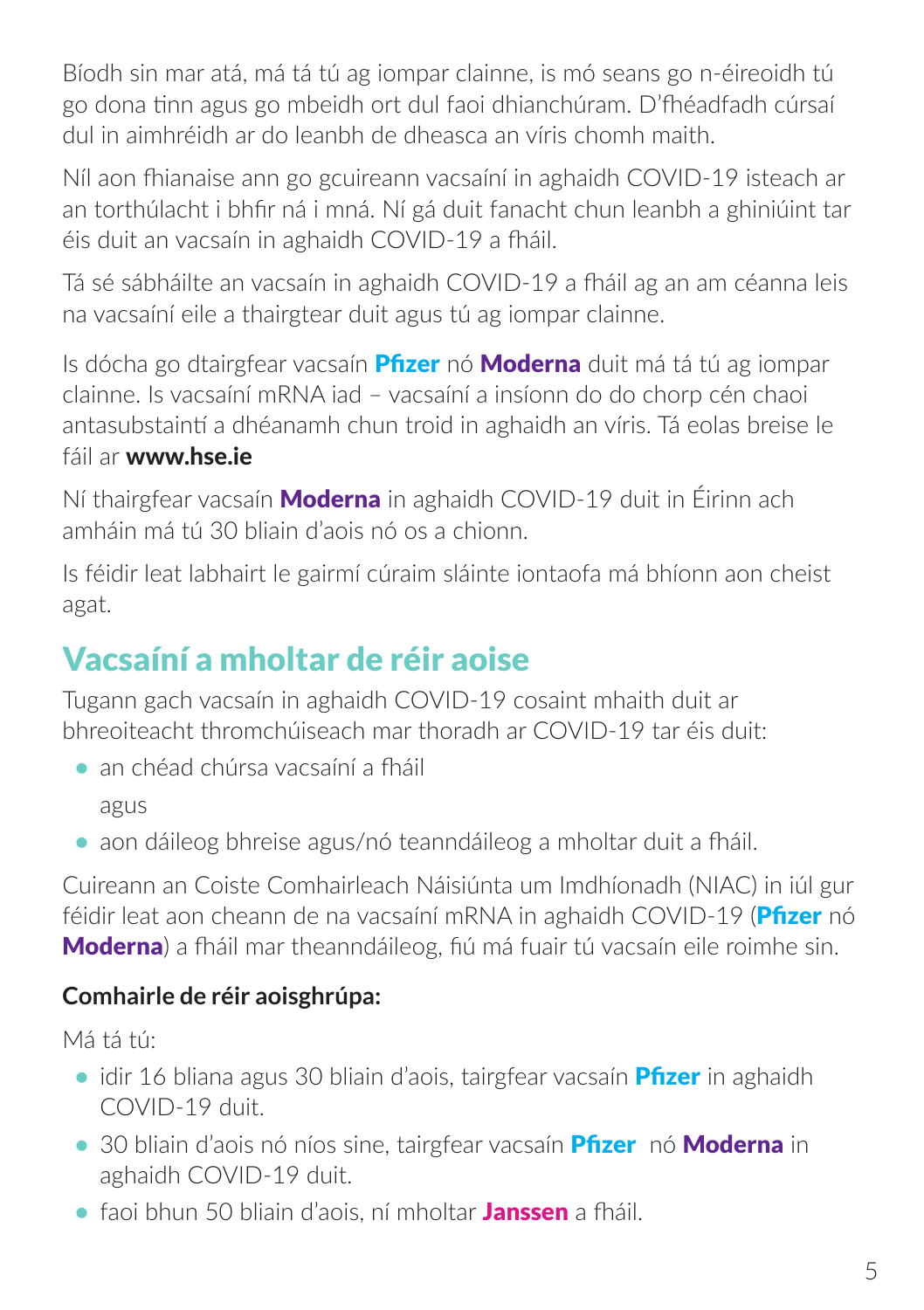Mura féidir leat vacsaín mRNA a fháil, seans go dtairgfí Janssen nó Novavax duit.

Tá comhairle ar leith ann maidir le Novavax, agus tá an chomhairle sin le fáil ar www.hse.ie

Tá comhairle ar leith maidir le vacsaíní do leanaí le fáil ar www.hse.ie

#### **Tábhachtach:**

D'fhéadfadh sé tarlú nárbh ionann an chomhairle ón nGníomhaireacht Imdhíonadh (NIAC) in amanna. Sa chás sin, cloímidne in Éirinn le treoir NIAC.

## Céard ba cheart duit a bheith ag súil leis tar éis an vacsaín a fháil

Amhail gach cógas, is féidir le vacsaíní a bheith ina gcúis le **fo-iarmhairtí.** Tá an chuid is mó díobh sin éadrom nó measartha, gearrthéarmach, agus ní fhaigheann gach duine iad.

Ní fheictear fo-iarmhairtí tromchúiseacha, amhail frithghníomhú trom ailléirgeach, ach go fíor-annamh. Tá oiliúint curtha ar an vacsaíneoir le cóir leighis a chur ar othair atá buailte ag frithghníomhuithe troma ailléirgeacha den sórt sin.

Bíonn fo-iarmhairtí éagsúla i gceist le gach vacsaín, agus ba cheart duit an leabhrán seo agus Bileog Faisnéise an Mhonaróra d'Othair maidir le do vacsaín a léamh. Tá bileog faisnéise an mhonaróra le fáil ar www.hse.ie nó is féidir linn cóip a chur i gcló duit ar lá do vacsaínithe.

Sa chéad chuid eile, tugaimid léiriú ar na fo-iarmhairtí atá ar eolas maidir leis na 3 vacsaín in aghaidh COVID-19 a bhfuil cur síos orthu sa leabhrán seo, agus insímid duit cé chomh coitianta is atá siad. Cuirimid in iúl freisin na daoine nár cheart dóibh vacsaín ar leith a fháil. Tá eolas breise le fáil ar www.hse.ie

Bíonn eolas breise ag teacht chun cinn i gcónaí. Déantar an t-eolas ar www.hse.ie a nuashonrú go rialta faoi mar a fhoilsítear staidéir nua.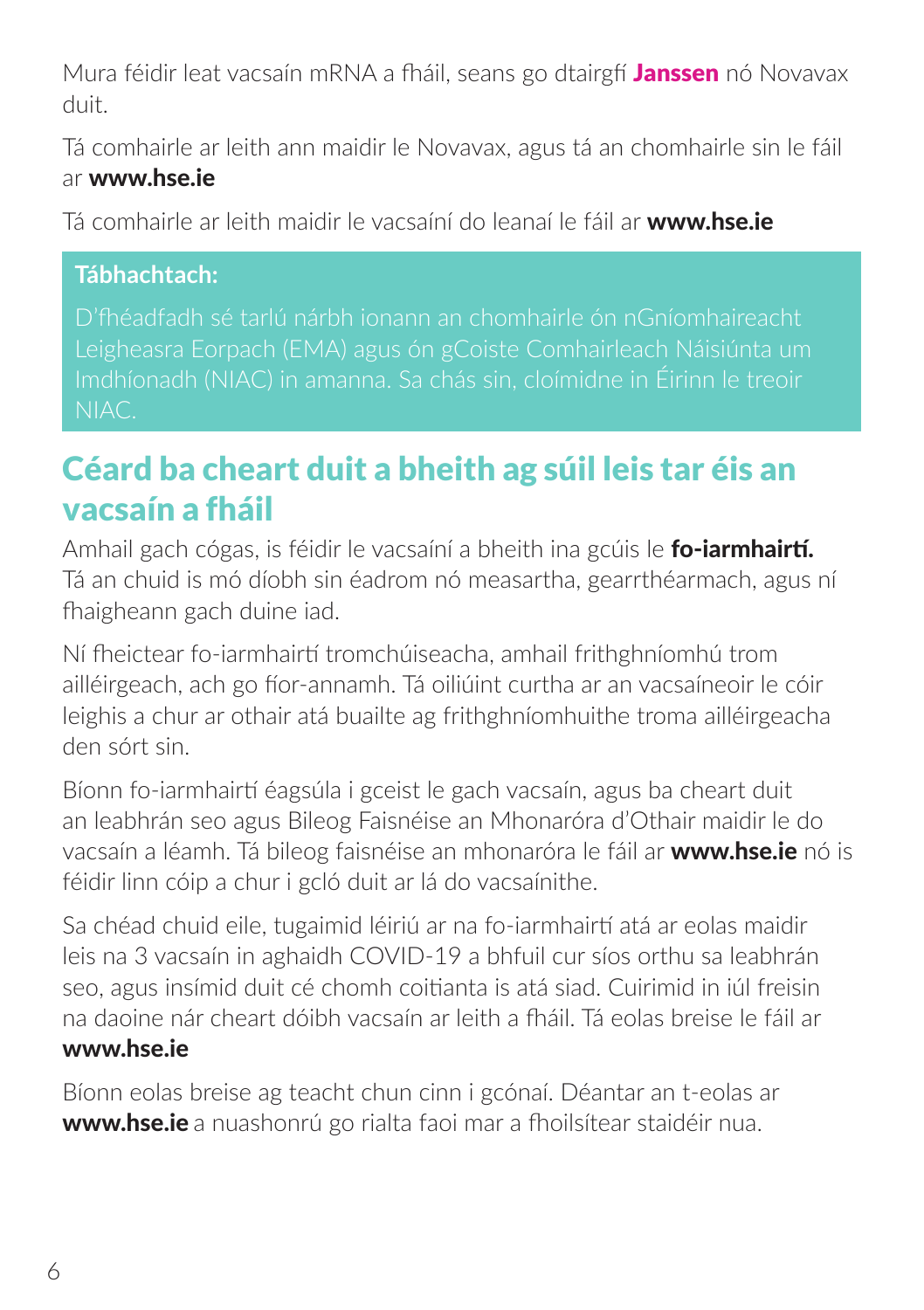## Na 3 vacsaín – a bhfo-iarmhairtí agus cathain nár cheart vacsaín ar leith a fháil

Ar na leathanaigh seo a leanas, tugaimid eolas duit ar na fo-iarmhairtí féideartha agus cathain nár cheart vacsaín ar leith a fháil. Déanaimid na foiarmhairtí a aicmiú ó an-choitianta go fíor-annamh.

- **•** An-choitianta (níos mó ná duine amháin as gach deichniúr)
- **•** Coitianta (suas le duine amháin as gach deichniúr)
- **•** Neamhchoitianta (suas le duine amháin as gach 100 duine)
- **•** Annamh (suas le duine amháin as gach 1,000 duine)
- **•** An-annamh (suas le duine amháin as gach 10,000 duine)
- **•** Fíor-annamh. Ní fios go fóill cá mhéad daoine a mbeidh na fo-iarmhairtí seo acu tar éis an vacsaín a fháil, ach ceaptar iad a bheith fíor-annamh.

Cé go mbíonn fo-iarmhairtí áirithe mar an gcéanna i gcás na vacsaíní leis an vacsaín atá á tabhairt duit. Tá ainm agus dath na vacsaíne le fáil leathanaigh sa leabhrán seo. Ba cheart duit a bheith ag faire amach le haghaidh fo-iarmhairtí sna huaireanta agus sna laethanta tar éis an vacsaín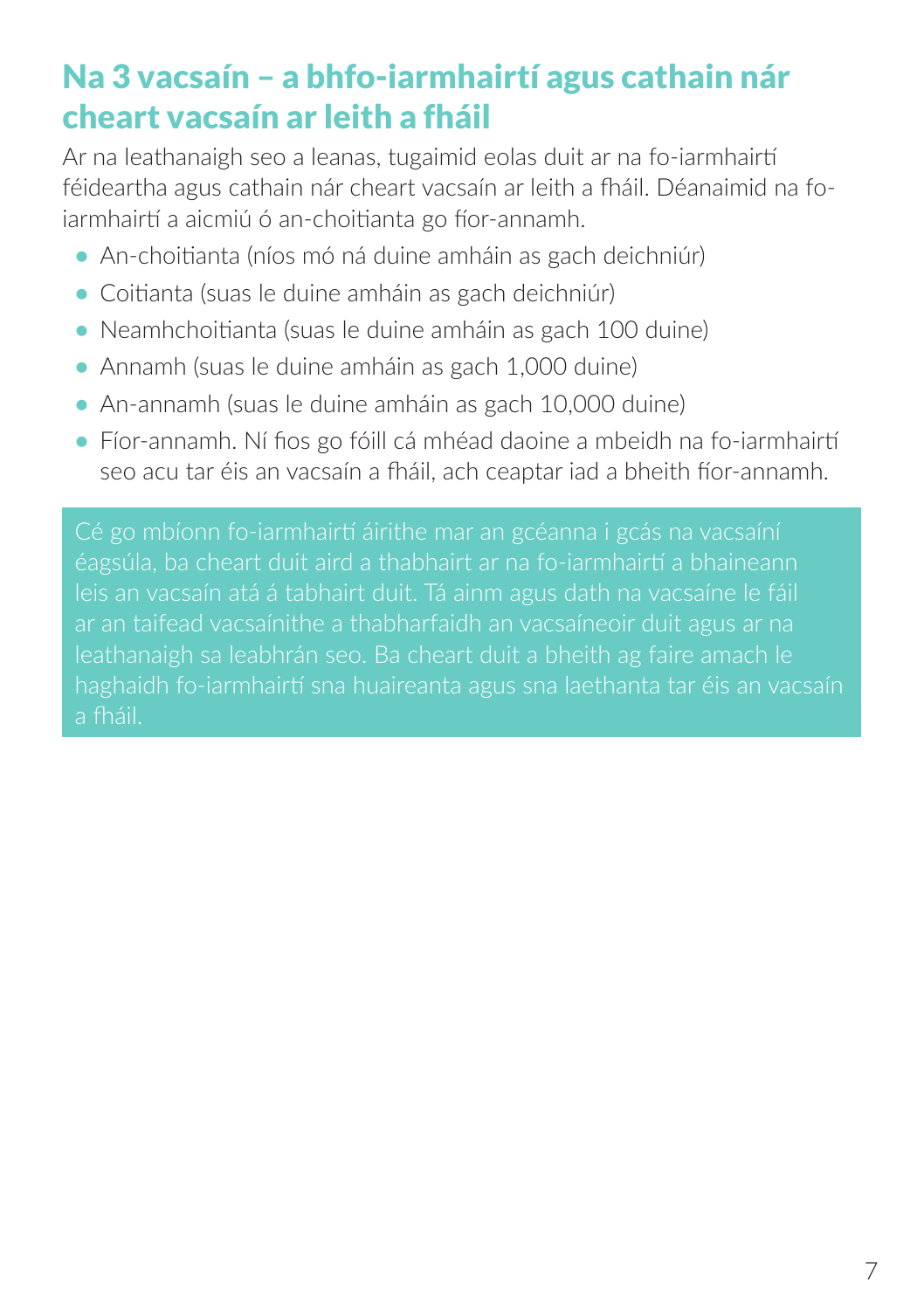## Vacsaín Pfizer in aghaidh COVID-19 *– ar a dtugtar*

#### *Comirnaty chomh maith*

Tugtar liosta thíos de na fo-iarmhairtí agus cé chomh minic a tharlaíonn siad, agus tugtar eolas freisin ar cathain nár cheart an vacsaín áirithe sin a fháil. Iarr comhairle ar ghairmí cúraim sláinte iontaofa má bhíonn aon amhras ort.

| Fo-iarmhairtí féideartha:                                              |                                                                                                                                                                                                                                                                                                                                                                                                                                                              |  |
|------------------------------------------------------------------------|--------------------------------------------------------------------------------------------------------------------------------------------------------------------------------------------------------------------------------------------------------------------------------------------------------------------------------------------------------------------------------------------------------------------------------------------------------------|--|
| An-choitianta<br>Níos mó ná duine<br>amháin as gach<br>deichniúr       | tuirse<br>$\bullet$<br>frithireacht nó at san áit ar tugadh an t-instealladh vacsaíne<br>$\bullet$<br>duit<br>tinneas cinn<br>$\bullet$<br>pian sna matáin<br>pian sna hailt<br>buinneach<br>$\bullet$<br>fiabhras (teocht 38 céim Celsius nó os a chionn) nó<br>$\bullet$<br>crithfhuacht                                                                                                                                                                   |  |
| Coitianta<br>Suas le duine<br>amháin as gach<br>deichniúr              | samhnas<br>$\bullet$<br>urlacan<br>$\bullet$<br>deirge san áit ar tugadh an vacsaín                                                                                                                                                                                                                                                                                                                                                                          |  |
| <b>Neamhchoitianta</b><br>Suas le duine<br>amháin as gach<br>100 duine | tochas san áit ar tugadh an vacsaín<br>$\bullet$<br>tochas ginearálaithe<br>$\bullet$<br>gríos craicinn<br>$\bullet$<br>at na bhfaireog limfe. Is coitianta é sin tar éis teanndáileoige.<br>deacracht dul a chodladh<br>$\bullet$<br>allas iomarcach<br>$\bullet$<br>allas oíche<br>$\bullet$<br>goile laghdaithe<br>$\bullet$<br>easpa fuinnimh, marbhántacht nó mothú tinn<br>$\bullet$<br>pian sa ghéag láimhe ar ar tugadh an vacsaín duit<br>$\bullet$ |  |
| <b>Annamh</b><br>Suas le duine<br>amháin as gach<br>1,000 duine        | cromadh sealadach ar thaobh amháin den aghaidh<br>$\bullet$<br>frithghníomhuithe ailléirgeacha, amhail aodh thochais nó at<br>$\bullet$<br>san aghaidh                                                                                                                                                                                                                                                                                                       |  |
| An-annamh<br>Suas le duine<br>amháin as gach<br>10,000 duine           | an miócairdíteas agus an peireacairdíteas. Is éard atá i gceist<br>$\bullet$<br>leo sin ná athlasadh an chroí nó athlasadh líneáil sheachtrach<br>an chroí. Féach ar an gcéad leathanach eile le haghaidh na<br>siomptóm.                                                                                                                                                                                                                                    |  |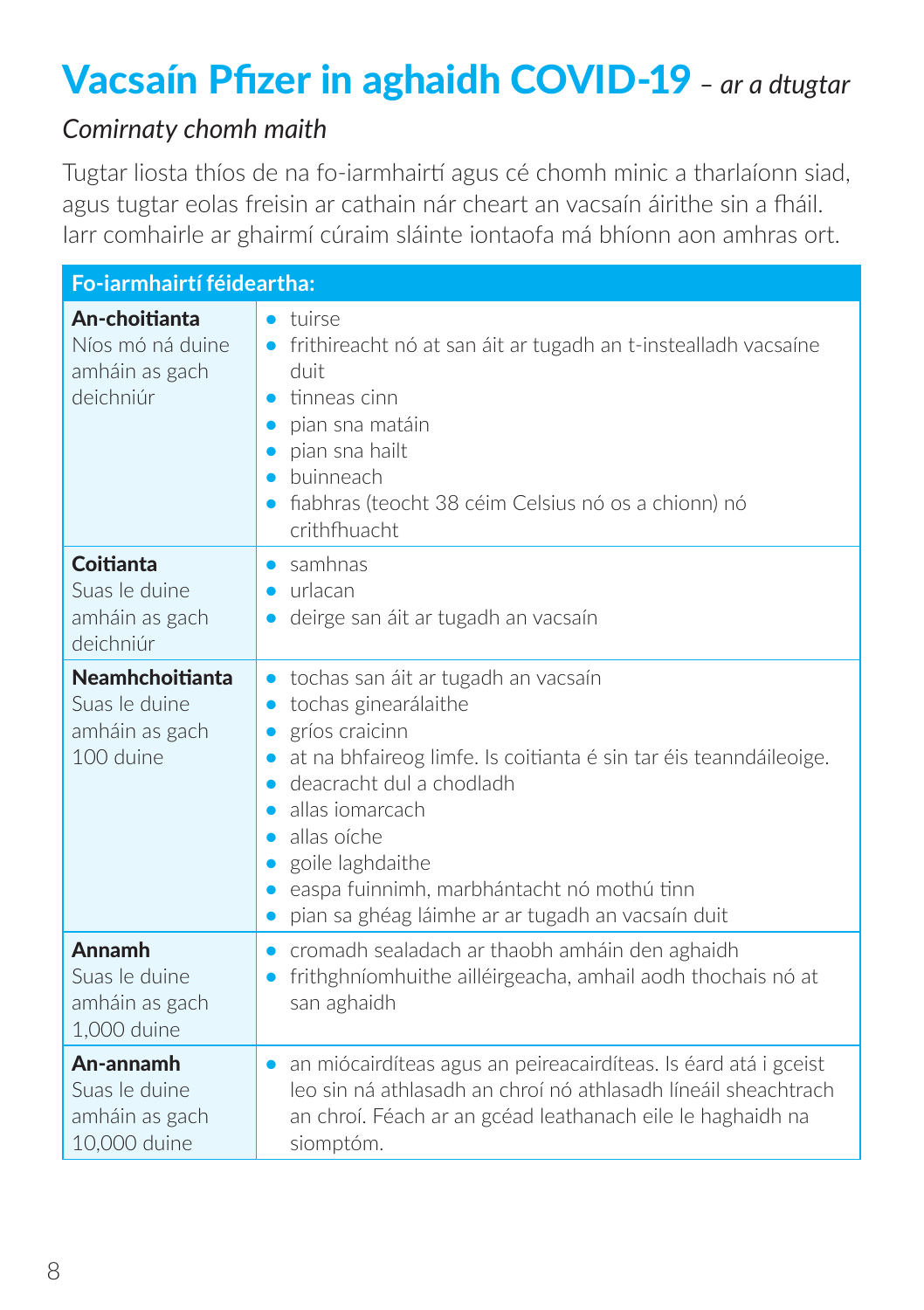| Fíor-annamh<br>Ní fios go fóill cé<br>chomh minic a<br>fheictear jad | • frithghníomhú trom ailléirgeach<br>Eiritéime Ilfhoirmeach - is frithghníomhú craicinn a bhíonn ina<br>chúis le spotaí nó baill dhearga ar an gcraiceann. Bíonn cuma<br>shúil na sprice ar na baill seo in amanna, iad dúdhearg sa lár<br>agus fáinní dearga níos éadroime timpeall orthu<br>• at aghaidhe má tá líontóirí aghaidhe agat<br>• at fairsing sa ghéag láimhe (nó coise) inar tugadh an vacsaín |
|----------------------------------------------------------------------|--------------------------------------------------------------------------------------------------------------------------------------------------------------------------------------------------------------------------------------------------------------------------------------------------------------------------------------------------------------------------------------------------------------|
|                                                                      | griofadach nó drithlíní, nó cailliúint mothaithe i gcuid den<br>chorp                                                                                                                                                                                                                                                                                                                                        |

#### **Siomptóim an mhiócairdítis agus an pheireacairdítis**

Is riochtaí athlastacha croí iad an miócairdíteas agus an peireacairdíteas. Cé go bhfuil riosca na riochtaí seo an-íseal, ba chóir duit a bheith ar an eolas faoi na comharthaí le bheith ag faire amach dóibh.

Faigh cabhair leighis má thagann aon cheann de na siomptóim seo ort tar éis an vacsaín seo a fháil:

- **•** giorra anála
- **•** éirí croí (buille láidir croí a d'fhéadfadh a bheith neamhrialta)
- **•** pian sa chliabhrach

#### **Níor cheart duit vacsaín** Pfizer **in aghaidh COVID-19 (Comirnaty) a fháil:**

- **•** Má bhí frithghníomhú trom ailléirgeach agat roimhe seo i leith aon cheann de chomhábhair na vacsaíne (gliocól poileitiléine nó PEG ina measc). Tá liosta na gcomhábhar le fáil i mBileog Eolais an Mhonaróra d'Othair.
- **•** Má bhí frithghníomhú trom ailléirgeach agat tar éis dáileog eile de vacsaín Pfizer nó de Vacsaín Moderna (Spikevax) in aghaidh COVID-19.
- **•** Má tháinig miócairdíteas (athlasadh an chroí) ort tar éis dáileog eile de vacsaín **Pfizer** nó de vacsaín **Moderna** (Spikevax) in aghaidh COVID-19.
- **•** Má d'inis Dochtúir duit gan vacsaín Moderna (Spikevax) in aghaidh COVID-19 ná vacsaín Pfizer in aghaidh COVID-19 a fháil ar chúiseanna leighis.

#### **Labhair le do Dhochtúir sula bhfaighidh tú an vacsaín seo in aghaidh COVID-19:**

- **•** má bhí frithghníomhú trom ailléirgeach (anaifiolacsas) agat roimhe seo, lena n-áirítear frithghníomhú trom ailléirgeach i leith vacsaín nó cógas eile
- **•** má tháinig peireacairdíteas (athlasadh líneáil an chroí) ort tar éis dáileog eile de vacsaín **Pfizer** nó de vacsaín **Moderna** (SpikeVax) in aghaidh  $CONID-19$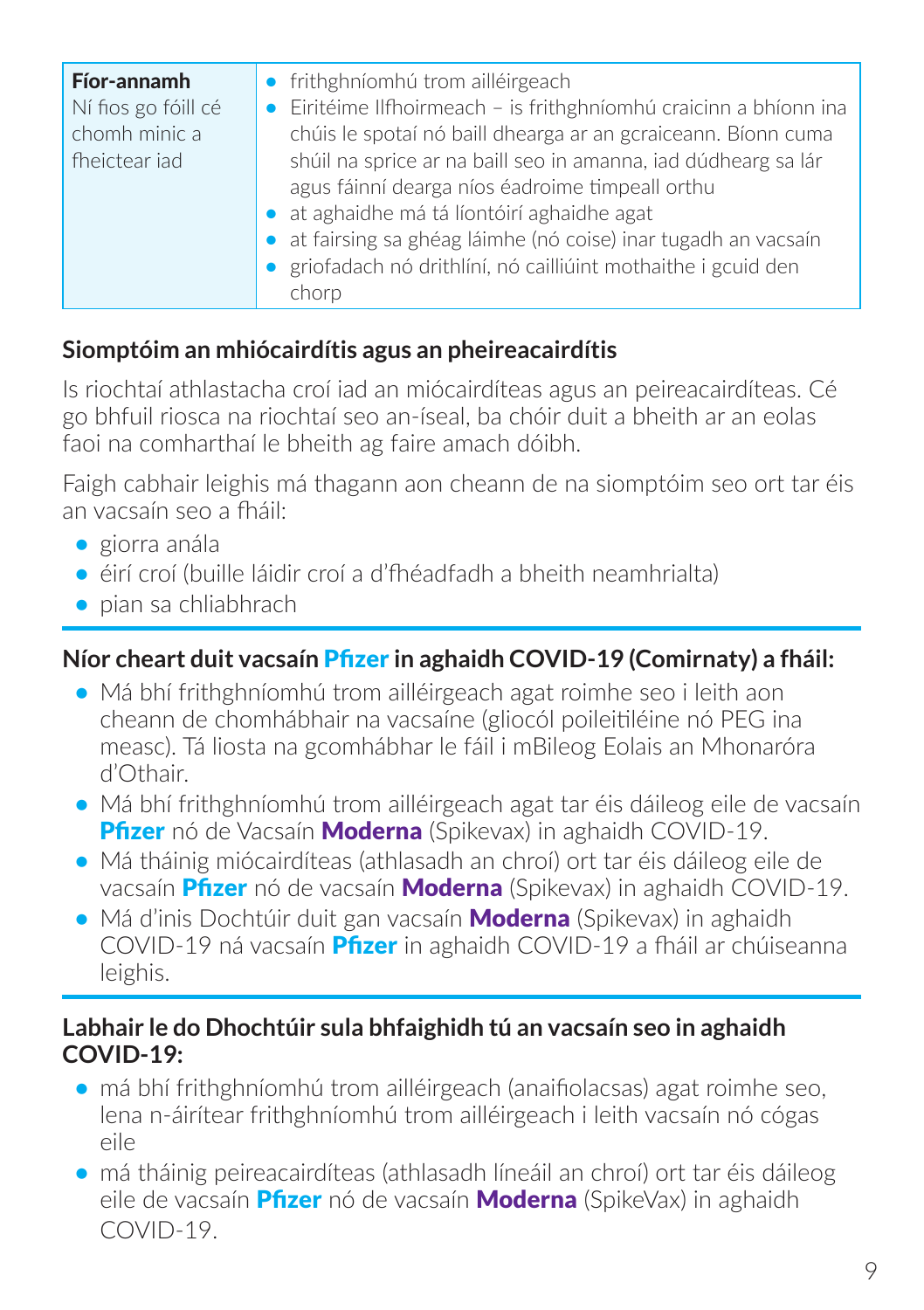## Vacsaín Moderna in aghaidh COVID-19 *– ar a dtugtar Spikevax chomh maith*

Tugtar liosta thíos de na fo-iarmhairtí agus cé chomh minic a tharlaíonn siad, agus tugtar eolas freisin ar cathain nár cheart an vacsaín áirithe sin a fháil. Iarr comhairle ar ghairmí cúraim sláinte iontaofa má bhíonn aon amhras ort.

| Fo-iarmhairtí féideartha:                                              |                                                                                                                                                                                                                                                                                                                                                                                                                                                                                                                             |  |
|------------------------------------------------------------------------|-----------------------------------------------------------------------------------------------------------------------------------------------------------------------------------------------------------------------------------------------------------------------------------------------------------------------------------------------------------------------------------------------------------------------------------------------------------------------------------------------------------------------------|--|
| An-choitianta<br>Níos mó ná duine<br>amháin as gach<br>deichniúr       | tuirse<br>$\bullet$<br>frithireacht nó at áit ar tugadh an t-instealladh vacsaíne duit -<br>$\bullet$<br>bíonn deirge ann freisin uaireanta, idir 9 agus 11 lá tar éis an<br>vacsaín a fháil i gcásanna áirithe<br>tinneas cinn<br>$\bullet$<br>• faireoga limfe ata (faoi bhun na géige láimhe ar ar tugadh an<br>t-instealladh duit go hiondúil)<br>pian sna matáin<br>$\bullet$<br>pian sna hailt<br>$\bullet$<br>samhnas nó urlacan<br>fiabhras (teocht 38 céim Celsius nó os a chionn) nó<br>$\bullet$<br>crithfhuacht |  |
| Coitianta<br>Suas le duine<br>amháin as gach<br>deichniúr              | • buinneach<br>gríos<br>$\bullet$<br>gríos craicinn nó aodh thochais san áit ar tugadh an<br>t-instealladh vacsaíne duit (idir 9 agus 11 lá tar éis an vacsaín a<br>fháil i gcásanna áirithe)                                                                                                                                                                                                                                                                                                                               |  |
| <b>Neamhchoitianta</b><br>Suas le duine<br>amháin as gach<br>100 duine | tochas san áit ar tugadh an vacsaín<br>$\bullet$<br>meadhrán<br>$\bullet$<br>pian sa bholg<br>$\bullet$                                                                                                                                                                                                                                                                                                                                                                                                                     |  |
| Annamh<br>Suas le duine<br>amháin as gach<br>1,000 duine               | Pairilis Bell - cromadh sealadach ar thaobh amháin den<br>$\bullet$<br>aghaidh<br>at aghaidhe má tá líontóirí aghaidhe agat<br>$\bullet$<br>griofadach nó drithlíní, nó cailliúint mothaithe i gcuid den<br>$\bullet$<br>chorp                                                                                                                                                                                                                                                                                              |  |
| An-annamh<br>Suas le duine<br>amháin as gach<br>10,000 duine           | • an miócairdíteas agus an peireacairdíteas. Is éard atá i gceist<br>leo sin ná athlasadh an chroí nó athlasadh líneáil sheachtrach<br>an chroí. Féach ar an gcéad leathanach eile le haghaidh na<br>siomptóm.                                                                                                                                                                                                                                                                                                              |  |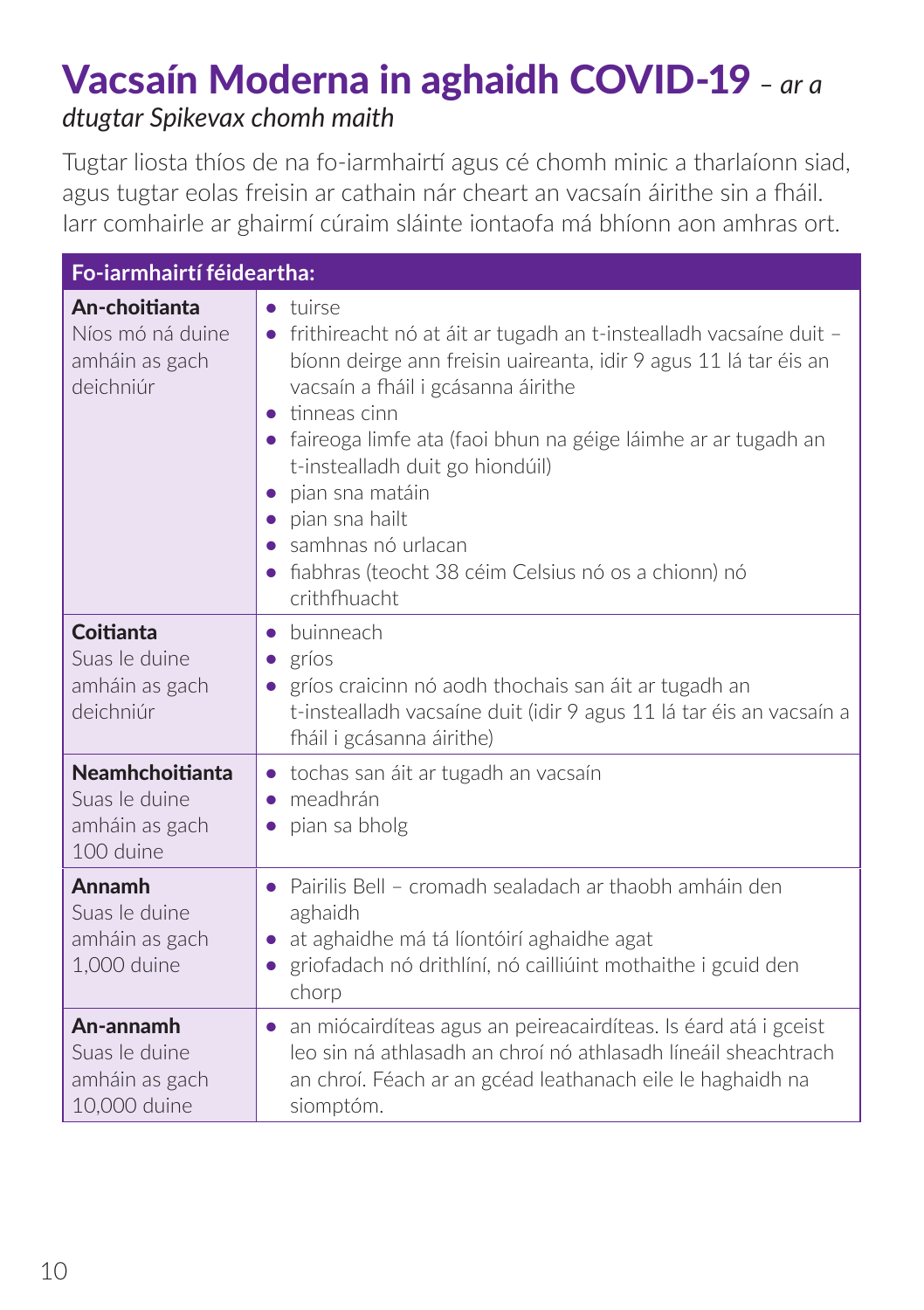| Fíor-annamh<br>Ní fios go fóill cé<br>chomh minic a<br>fheictear jad | • frithghníomhú trom ailléirgeach nó frithghníomhuithe<br>hipiríogaireachta<br>• Eiritéime Ilfhoirmeach a theacht ort - is frithghníomhú<br>craicinn a bhíonn ina chúis le spotaí nó baill dhearga ar an<br>gcraiceann. Bíonn cuma shúil na sprice ar na baill seo in<br>amanna, iad dúdhearg sa lár agus fáinní dearga níos éadroime<br>timpeall orthu<br>· ráigeanna den siondróm sceite ribeadán. Féach ar an gcéad<br>leathanach eile le haghaidh na siomptóm. |
|----------------------------------------------------------------------|--------------------------------------------------------------------------------------------------------------------------------------------------------------------------------------------------------------------------------------------------------------------------------------------------------------------------------------------------------------------------------------------------------------------------------------------------------------------|
|----------------------------------------------------------------------|--------------------------------------------------------------------------------------------------------------------------------------------------------------------------------------------------------------------------------------------------------------------------------------------------------------------------------------------------------------------------------------------------------------------------------------------------------------------|

#### **Siomptóim an mhiócairdítis agus an pheireacairdítis**

Is riochtaí athlastacha croí iad an miócairdíteas agus an peireacairdíteas. Cé go bhfuil riosca na riochtaí seo an-íseal, ba chóir duit a bheith ar an eolas faoi na comharthaí le bheith ag faire amach dóibh.

Faigh cabhair leighis má thagann aon cheann de na siomptóim seo ort tar éis an vacsaín seo a fháil:

- **•** giorra anála
- **•** éirí croí (buille láidir croí a d'fhéadfadh a bheith neamhrialta)
- **•** pian sa chliabhrach

## **Siomptóim an tsiondróim sceite ribeadán**

Bíonn an siondróm sceite ribeadán ina chúis le sceitheadh sreabháin ó fhuileadáin bheaga. D'fhéadfadh riosca a bheith ann go dtiocfadh ráigeanna orthu siúd a raibh an siondróm sceite ribeadán orthu roimhe seo. Cé go bhfuil riosca an reachta seo an-íseal go deo, ba chóir duit a bheith ar an eolas faoi na comharthaí le bheith ag faire amach dóibh.

Faigh cabhair leighis ar bhonn práinne má thagann aon cheann de na siomptóim seo ort tar éis vacsaín Moderna a fháil:

- **•** at tapa na ngéag (lámha agus cosa)
- **•** meáchan a chur suas go tobann

D'fhéadfá mothú lag chomh maith de dheasca brú íseal fola.

Is gnách gur thuairiscigh daoine siondróm sceite ribeadán sa chéad chúpla lá tar éis an vacsaín seo a fháil. Bí ag faire amach do na siomptóim seo sna laethanta tar éis do vacsaínithe.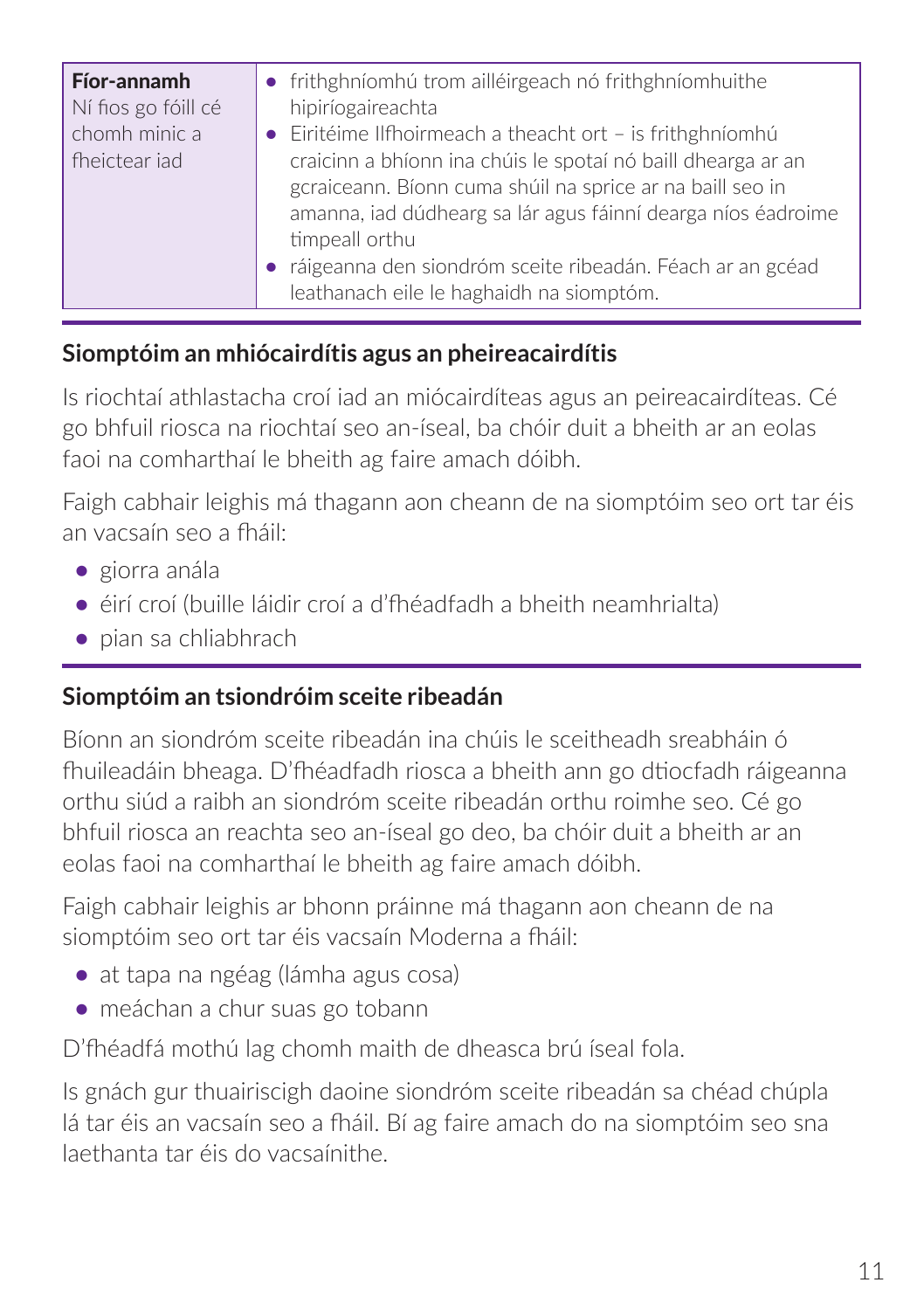#### **Níor cheart duit vacsaín** Moderna **in aghaidh COVID-19 (Spikevax) a fháil:**

- **•** Má bhí frithghníomhú trom ailléirgeach agat roimhe seo i leith aon cheann de chomhábhair na vacsaíne (gliocól poileitiléine nó PEG ina measc). Tá liosta na gcomhábhar le fáil i mBileog Eolais an Mhonaróra d'Othair.
- **•** Má bhí frithghníomhú trom ailléirgeach agat tar éis dáileog eile de vacsaín Moderna nó de vacsaín Pfizer (Comirnaty).
- **•** Má bhí frithghníomhú trom ailléirgeach agat i leith Trometamol (ceann de na hábhair atá i ruaim chodarsnach a úsáidtear i staidéir raideolaíocha ÍAM).
- **•** Má tháinig miócairdíteas (athlasadh an chroí) ort tar éis dáileog eile de vacsaín **Moderna** nó de vacsaín **Pfizer** in aghaidh COVID-19 (Comirnaty)
- **•** Má tá tú faoi bhun 30 bliain d'aois.
- **•** Má d'inis Dochtúir duit gan vacsaín Pfizer in aghaidh COVID-19 (Comirnaty) ná vacsaín **Moderna** in aghaidh COVID-19 (Spikevax) a fháil ar chúiseanna leighis.

Daoine faoi bhun 30 bliain d'aois a fuair dáileog de Vacsaín Moderna in aghaidh COVID-19 (Spikevax) roimhe seo, ba chóir go dtabharfaí Vacsaín **Pfizer in aghaidh COVID-19 (Comirnaty) dóibh mar an dara dáileog nó mar** dháileog bhreise.

#### **Labhair le do Dhochtúir sula bhfaighidh tú an vacsaín seo in aghaidh COVID-19:**

- **•** má bhí frithghníomhú trom ailléirgeach (anaifiolacsas) agat roimhe seo, lena n-áirítear frithghníomhú trom ailléirgeach i leith vacsaín nó cógas eile
- **•** má tháinig peireacairdíteas (athlasadh líneáil an chroí) ort tar éis dáileog eile den vacsaín seo nó de vacsaín **Pfizer** in aghaidh COVID-19 (Comirnaty).
- **•** má bhí siondróm sceite ribeadán ort roimhe seo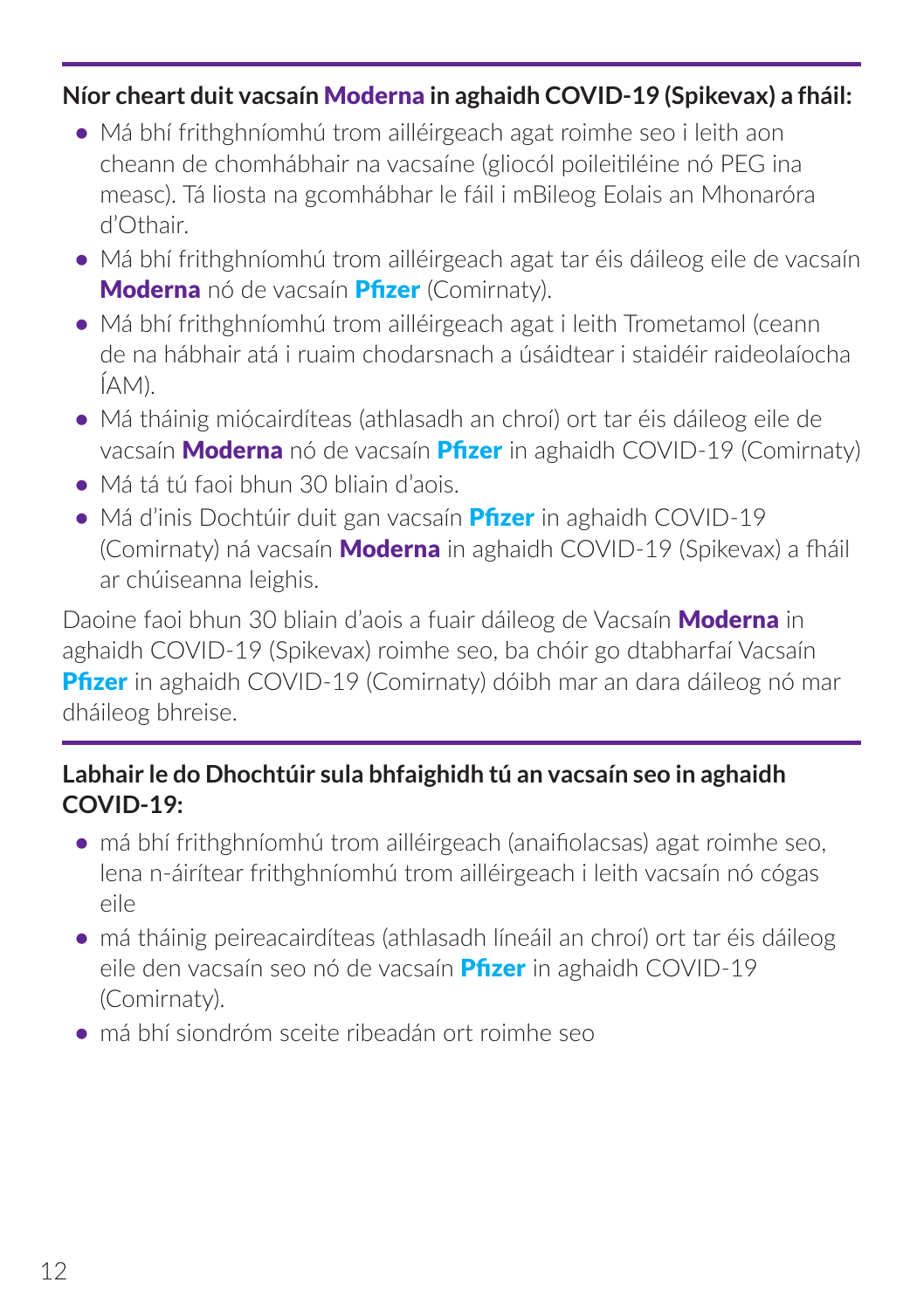# Vacsaín Janssen in aghaidh COVID-19

Tugtar liosta thíos de na fo-iarmhairtí agus cé chomh minic a tharlaíonn siad, agus tugtar eolas freisin ar cathain nár cheart an vacsaín áirithe sin a fháil. Iarr comhairle ar ghairmí cúraim sláinte iontaofa má bhíonn aon amhras ort.

| Fo-iarmhairtí féideartha:                                              |                                                                                                                                                                                                                                                                                                                                                                                                                                               |  |
|------------------------------------------------------------------------|-----------------------------------------------------------------------------------------------------------------------------------------------------------------------------------------------------------------------------------------------------------------------------------------------------------------------------------------------------------------------------------------------------------------------------------------------|--|
| An-choitianta<br>Níos mó ná duine<br>amháin as gach<br>deichniúr       | tuirse<br>pian san áit ar tugadh an t-instealladh vacsaíne duit<br>$\bullet$<br>tinneas cinn<br>$\bullet$<br>pian sna matáin<br>samhnas<br>$\bullet$                                                                                                                                                                                                                                                                                          |  |
| Coitianta<br>Suas le duine<br>amháin as gach<br>deichniúr              | deirge nó at san áit ar tugadh an t-instealladh duit<br>$\bullet$<br>pian sna hailt<br>$\bullet$<br>casacht<br>$\bullet$<br>fiabhras (teocht 38 céim Celsius nó os a chionn) nó<br>crithfhuacht                                                                                                                                                                                                                                               |  |
| <b>Neamhchoitianta</b><br>Suas le duine<br>amháin as gach<br>100 duine | pian sa droim<br>$\bullet$<br>easpa fuinnimh<br>$\bullet$<br>mothú tinn<br>$\bullet$<br>laige matáin<br>$\bullet$<br>pian sna géaga<br>$\bullet$<br>pian sa scornach<br>$\bullet$<br>gríos craicinn<br>$\bullet$<br>sraothartach<br>$\bullet$<br>allas iomarcach<br>creathán<br>$\bullet$<br>buinneach<br>$\bullet$<br>mothú neamhghnách sa chraiceann, amhail griofadach nó<br>$\bullet$<br>cáithníní (paraestéise)<br>meadhrán<br>$\bullet$ |  |
| Annamh<br>Suas le duine<br>amháin as gach<br>1,000 duine               | aodh thochais agus hipiríogaireacht<br>$\bullet$<br>mothú laghdaithe i gcuid den chorp (hipeastáise)<br>$\bullet$<br>at na bhfaireog limfe<br>$\bullet$<br>urlacan<br>$\bullet$<br>ceolán leanúnach sna cluasa (tinniteas)<br>téachtáin fola sna domhainfhéitheacha (amhail trombóis<br>dhomhainfhéitheach agus eambólachtaí scamhóige).                                                                                                      |  |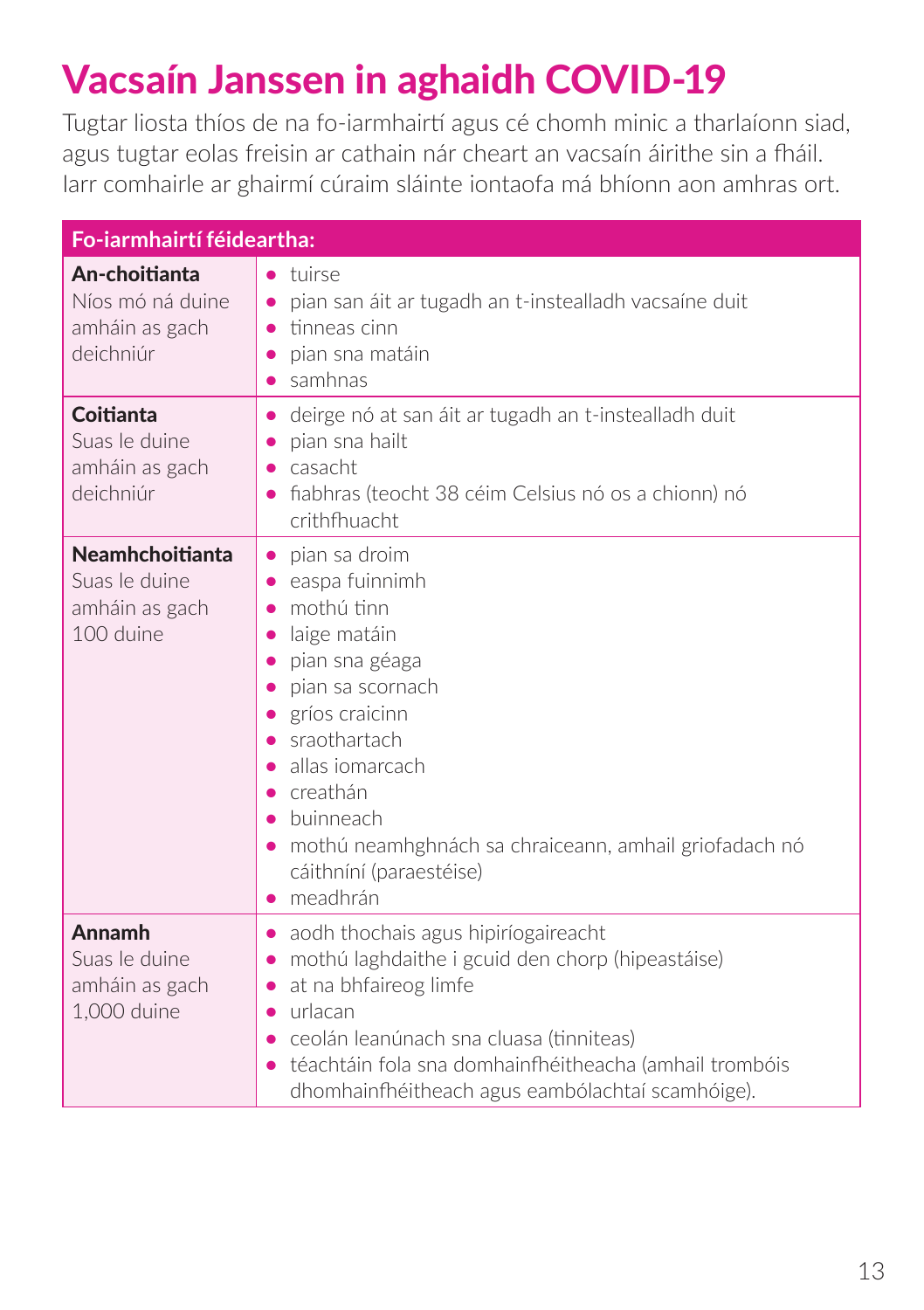| An-annamh<br>Suas le duine<br>amháin as gach<br>10,000 duine         | • téachtáin fola neamhghnácha agus líon íseal pláitíní san fhuil -<br>féach thíos le haghaidh na siomptóm<br>• Is riocht é Siondróm Guillain-Barré a chuireann isteach ar<br>néaróga sa chorp - féach ar an gcéad leathanach eile le<br>haghaidh na siomptóm                                                                                                                                                                       |
|----------------------------------------------------------------------|------------------------------------------------------------------------------------------------------------------------------------------------------------------------------------------------------------------------------------------------------------------------------------------------------------------------------------------------------------------------------------------------------------------------------------|
| Fíor-annamh<br>Ní fios go fóill cé<br>chomh minic a<br>fheictear jad | $\bullet$ frithghníomhú trom ailléirgeach<br>• Líon an-íseal pláitíní san fhuil (trombaicítipéine imdhíonach)<br>• riocht is cúis le sceitheadh sreabháin ó fhuileadáin bheaga<br>(siondróm sceite ribeadán) – féach ar an gcéad leathanach eile<br>le haghaidh na siomptóm<br>• athlasadh an chorda dromlaigh (miailíteas thrasnach)<br>• soithíochaíteas craicneach sna fuileadáin bheaga (athlasadh<br>fuileadán sa chraiceann) |

## **Siomptóim na dtéachtán fola an-annamh agus neamhghnách**

Cé go bhfuil riosca na dtéachtán fola agus an lín ísil pláitíní san fhuil an-íseal go deo, ba chóir duit a bheith ar an eolas faoi na comharthaí le bheith ag faire amach dóibh. Faigh cabhair leighis ar bhonn práinne má thagann aon cheann de na siomptóim seo ort tar éis an vacsaín seo a fháil:

- **•** giorra anála
- **•** pian sa chliabhrach nó sa bholg
- **•** at nó fuacht i gcos
- **•** tinneas cinn atá trom nó ag dul in olcas, radharc doiléir, mearbhall nó taomanna
- **•** fuiliú gan stad faoin gcraiceann nuair nach raibh aon ghortú ann roimhe sin
- **•** roinnt baill ghorma bheaga, spotaí dearga nó corcra, nó spuaiceanna fola faoi bhun an chraicinn

Thuairiscigh daoine na téachtáin fola an-annamh agus an líon íseal pláitíní san fhuil laistigh de 14 lá tar éis an vacsaín seo a fháil. Bí ag faire amach do na siomptóim seo sna seachtainí tar éis do vacsaínithe.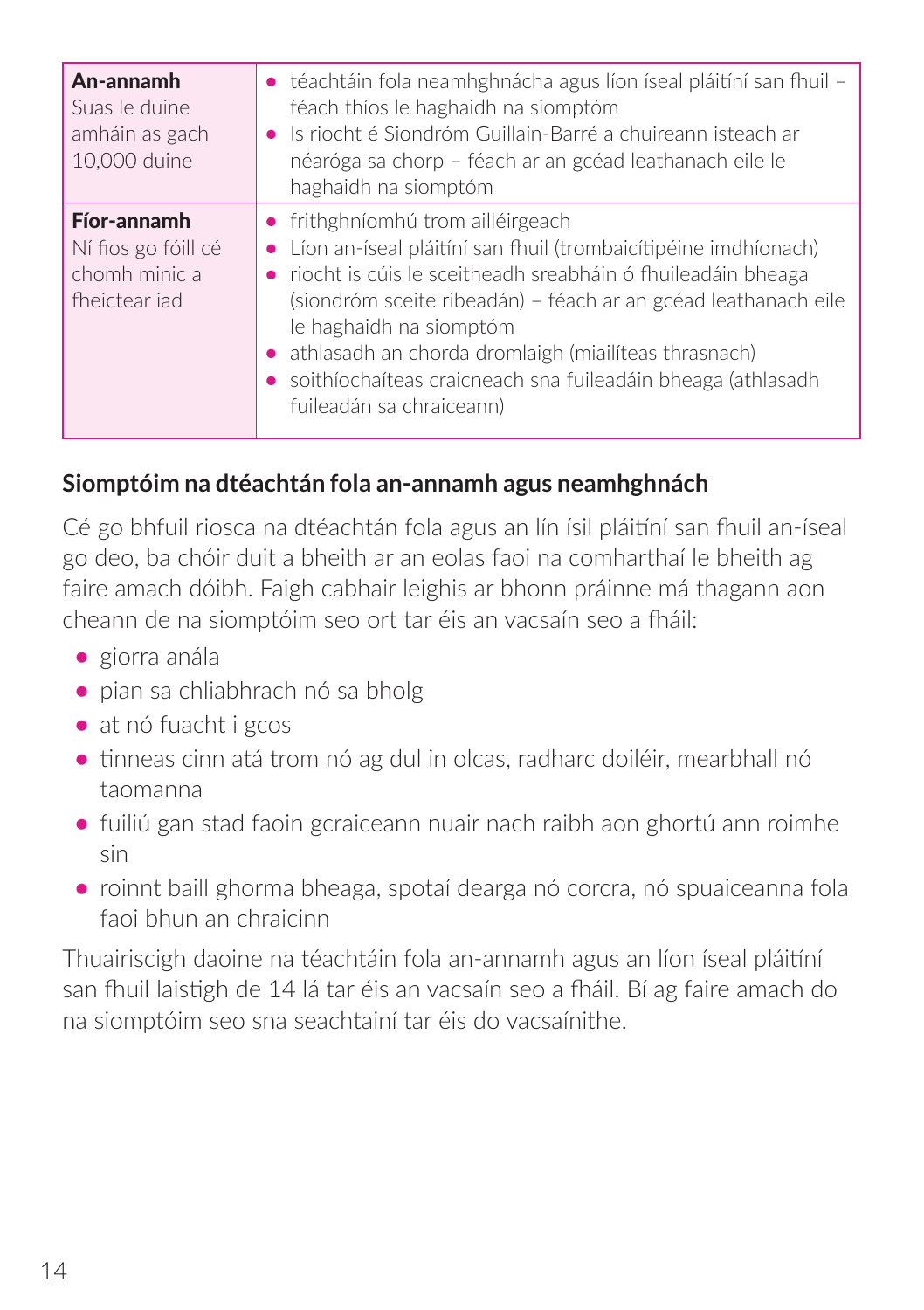#### **Siomptóim an tsiondróim sceite ribeadán**

Bíonn an siondróm sceite ribeadán ina chúis le sceitheadh sreabháin ó fhuileadáin bheaga. Cé go bhfuil riosca an reachta seo an-íseal go deo, ba chóir duit a bheith ar an eolas faoi na comharthaí le bheith ag faire amach dóibh.

Faigh cabhair leighis ar bhonn práinne má thagann aon cheann de na siomptóim seo ort tar éis vacsaín Janssen a fháil:

- **•** at tapa na ngéag (lámha agus cosa)
- **•** meáchan a chur suas go tobann

D'fhéadfá mothú lag chomh maith de dheasca brú íseal fola.

Is gnách gur thuairiscigh daoine siondróm sceite ribeadán laistigh de 4 lá tar éis na vacsaíne seo a fháil. Bí ag faire amach do na siomptóim seo sna laethanta tar éis do vacsaínithe.

#### **Siomptóim Shiondróm Guillain-Barré**

Is riocht é Siondróm Guillain-Barré a chuireann isteach ar néaróga sa chorp. Bíonn sé ina chúis le hathlasadh néaróg agus d'fhéadfadh pian, fuairnimh, laige matáin agus deacracht siúl a bheith ann mar thoradh air.

Faigh cóir leighis ar bhonn práinne:

- **•** má bhíonn amharc dúbailte ort nó má bhíonn sé deacair ort do shúile a bhogadh
- **•** má bhíonn sé deacair ort slogadh, labhairt nó cogaint
- **•** má bhíonn fadhbanna comhordaithe ort, má bhíonn tú míshocair ar do chosa nó má bhíonn sé deacair ort siúl
- **•** má mhothaíonn tú laige agus pairilis i do lámha, do chosa, do chliabhrach nó d'aghaidh
- **•** má mhothaíonn tú griofadach i do lámha nó do chosa
- **•** má bhíonn fadhbanna agat le rialú do lamhnáin nó le feidhmiú do phutóige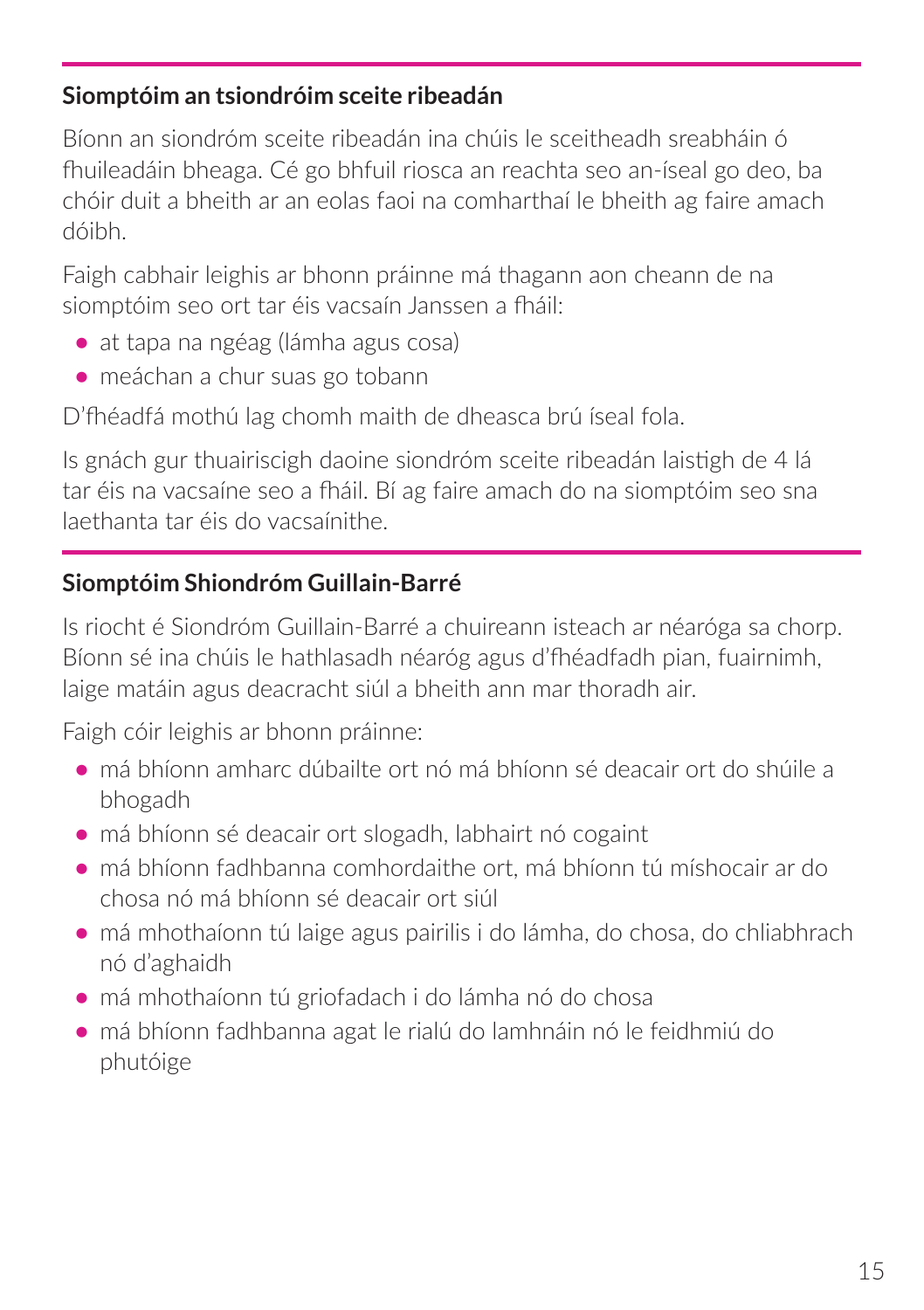#### **Níor cheart duit vacsaín** Janssen **in aghaidh COVID-19 a fháil:**

- **•** Má bhí frithghníomhú trom ailléirgeach agat roimhe seo i leith aon cheann de chomhábhair na vacsaíne (polasorbáit 80 ina measc). Tá liosta na gcomhábhar le fáil i mBileog Eolais an Mhonaróra d'Othair.
- **•** Má bhí frithghníomhú trom ailléirgeach agat tar éis dáileog eile den vacsaín seo nó de Vacsaín AstraZeneca (Vaxzevria) in aghaidh COVID-19.
- **•** Má bhí téachtáin fola agus líon íseal pláitíní ort tar éis dáileog eile de Vacsaín AstraZeneca in aghaidh COVID-19 (Vaxzevria).
- **•** Má bhí siondróm sceite ribeadán ort roimhe seo (féach an leathanach roimhe seo).
- **•** Má d'inis Dochtúir duit gan Vacsaín AstraZeneca in aghaidh COVID-19 (Vaxzevria) a fháil ar chúiseanna leighis.

## **Labhair le do Dhochtúir sula bhfaighidh tú an vacsaín seo in aghaidh COVID-19:**

- **•** má bhí frithghníomhú trom ailléirgeach (anaifiolacsas) agat roimhe seo, lena n-áirítear frithghníomhú trom ailléirgeach i leith vacsaín nó cógas eile
- **•** má bhí trombaicítipéine (líon íseal neamhghnách pláitíní) ort roimhe seo

Caithfear monatóireacht a dhéanamh ar do leibhéil pláitíní tar éis an vacsaín seo a fháil más rud é go raibh trombaicítipéine imdhíonach ort tráth.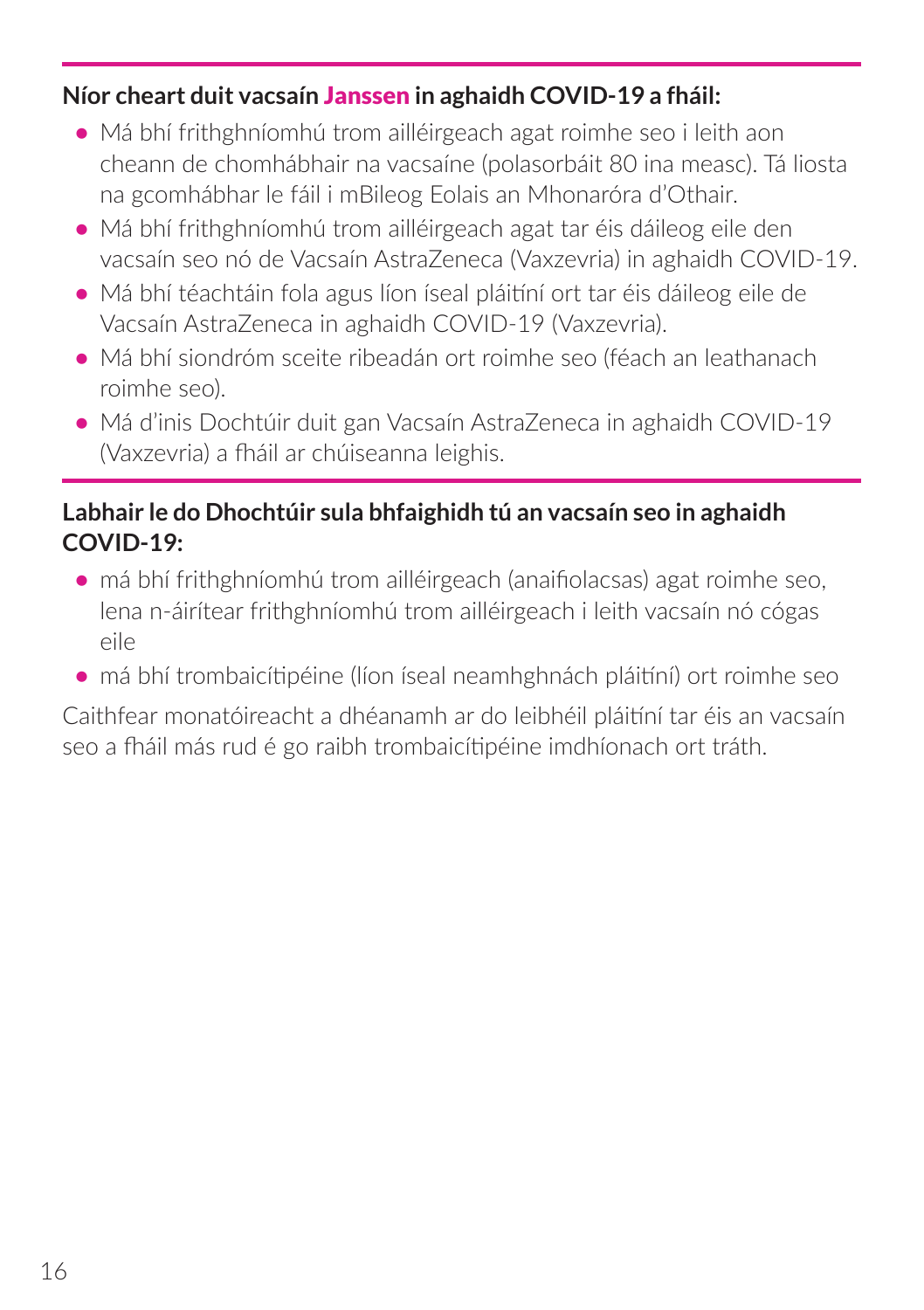## Céard ba cheart a dhéanamh má bhíonn fiabhras nó tinneas agus pianta ort?

Má bhíonn fiabhras nó tinneas agus pianta ort, is féidir leat paraicéiteamól nó iobúpróifein a thógáil le hiad a mhaolú. Mar sin féin, faigh comhairle leighis má mhaireann d'fhiabhras níos mó ná 48 uair an chloig nó má bhíonn imní fós ort.

## An fad a thógann sé ar vacsaíní tosú ag obair

Tógann sé roinnt ama, suas le 14 lá tar éis an vacsaín a fháil, ar do chóras imdhíonachta freagairt don vacsaín agus tú a chosaint ar COVID-19.

Tá fianaise láidir iontaofa ann go bhfuil na vacsaíní in aghaidh COVID-19 an-éifeachtach maidir le bás agus galar tromchúiseach mar thoradh ar COVID-19 a chosc, agus go laghdaíonn siad go mór an riosca go dtolgfá an víreas seo.

Ba cheart duit cloí freisin leis an gcomhairle sláinte poiblí is déanaí atá ar fáil ar **www.hse.ie** maidir le tú féin agus daoine eile a chosaint

## Cén chaoi ar féidir fo-iarmhairtí a thuairisciú?

Táimid ag foghlaim faoi na vacsaíní in aghaidh COVID-19. Má thagann foiarmhairt ort tar éis vacsaín in aghaidh COVID-19 a fháil, iarraimid ort í a thuairisciú don Údarás Rialála Táirgí Sláinte.

Is é an t-údarás rialála in Éireann é maidir le cógais, gairis leighis agus táirgí sláinte eile. Le fo-iarmhairtí a bhaineann le vacsaín in aghaidh COVID-19 a thuairisciú, téigh chuig www.hpra.ie/report Is féidir leat iarraidh ar do Dhochtúir nó ar bhall teaghlaigh fo-iarmhairt a thuairisciú thar do cheann freisin.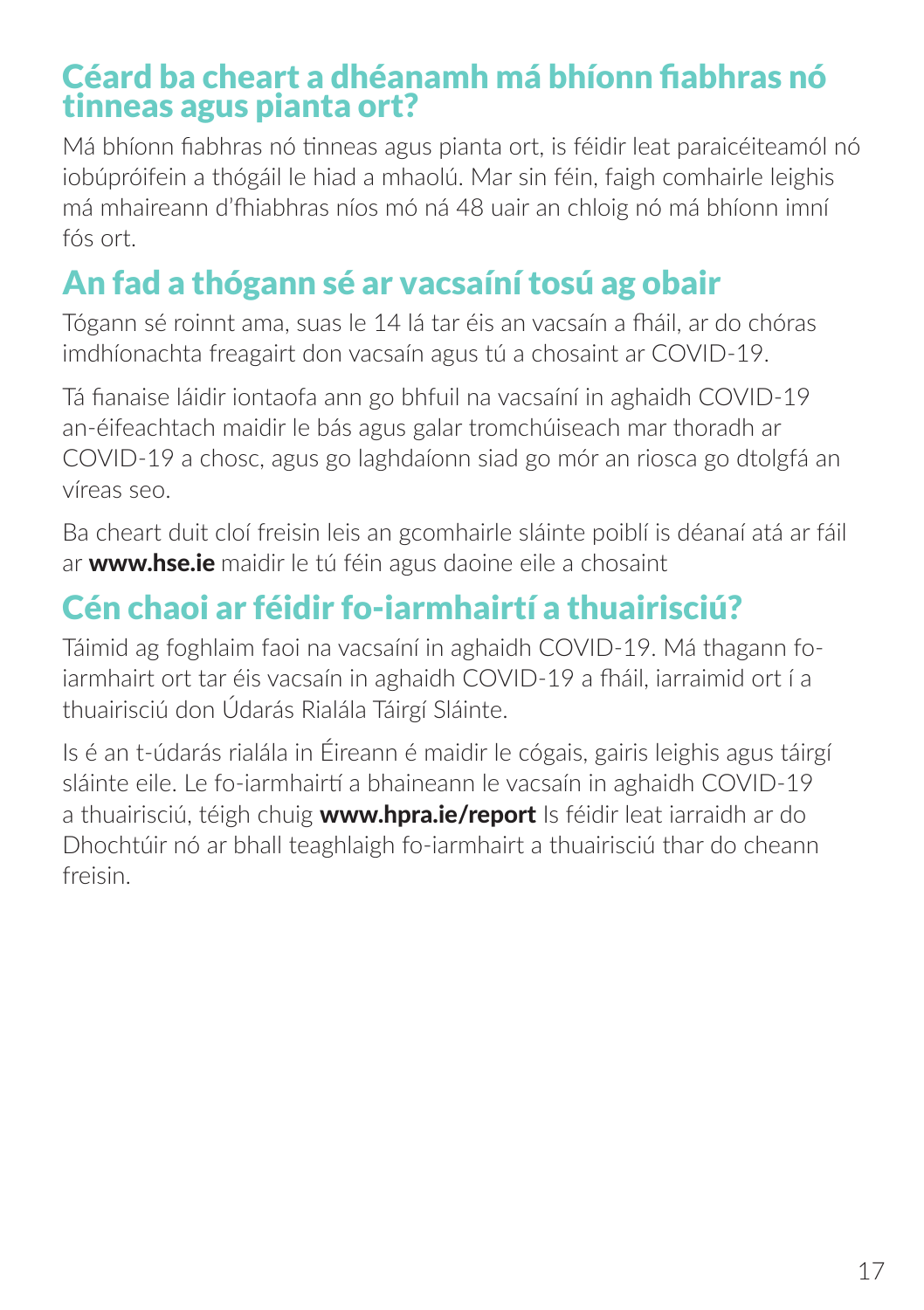## Do chuid faisnéise pearsanta

Leis an vacsaín a thabhairt do dhaoine ar bhealach slán sábháilte agus leis an bhfaisnéis uile a thaifeadadh is gá le monatóireacht agus bainistíocht a dhéanamh ar an vacsaín, beidh FSS ag próiseáil do chuid faisnéise pearsanta. Déanfaidh FSS an fhaisnéis go léir a phróiseáil de réir na ndlíthe ginearálta agus de réir an Rialacháin Ghinearálta maidir le Cosaint Sonraí go háirithe, a tháinig i bhfeidhm in 2018.

Beidh próiseáil do chuid sonraí idir dhleathach agus chothrom. Ní dhéanfar iad a phróiseáil ach amháin chun críche vacsaíniú a bhainistiú. Tá Prionsabal an Íoslaghdaithe Sonraí i bhfeidhm. Ciallaíonn sé sin nach dtaifeadfar ach na sonraí a bheidh ag teastáil le tú a aithint, do choinne a chur in áirithe, do vacsaíniú a thaifeadadh agus monatóireacht a dhéanamh ar a éifeachtaí.

Mar dhuine is ábhar do shonraí, tá na cearta seo a leanas agat faoin Rialachán Ginearálta maidir le Cosaint Sonraí i leith na sonraí pearsanta agat a dhéantar a phróiseáil.

- **•** Faisnéis maidir le do shonraí pearsanta agus rochtain orthu a iarraidh (ar a dtugtar 'iarratas duine ar a s(h)onraí' de ghnáth). Cuirtear ar do chumas leis sin cóip de na sonraí pearsanta atá á gcoinneáil againn maidir leat a fháil agus a chinntiú go bhfuil siad á bpróiseáil de réir an dlí againn.
- **•** A iarraidh go ndéanfaí na sonraí pearsanta atá againn maidir leat a cheartú. Cuirtear ar do chumas leis sin a iarraidh go ndéanfaí aon fhaisnéis neamhiomlán nó mhíchruinn atá againn maidir leat a cheartú.
- **•** Léirscriosadh do chuid sonraí pearsanta a iarraidh. Cuirtear ar do chumas leis sin a iarraidh orainn sonraí pearsanta a scriosadh nó a bhaint i gcás nach mbeidh aon chúis mhaith againn le leanúint lena bpróiseáil. Tá sé de cheart agat chomh maith iarraidh orainn do chuid faisnéise pearsanta a scriosadh nó a bhaint i gcás gur fheidhmigh tú do cheart le cur i gcoinne a próiseála.
- **•** Cur i gcoinne phróiseáil do chuid sonraí pearsanta.

Tá tuilleadh eolais le fáil ar www.hse.ie/eng/gdpr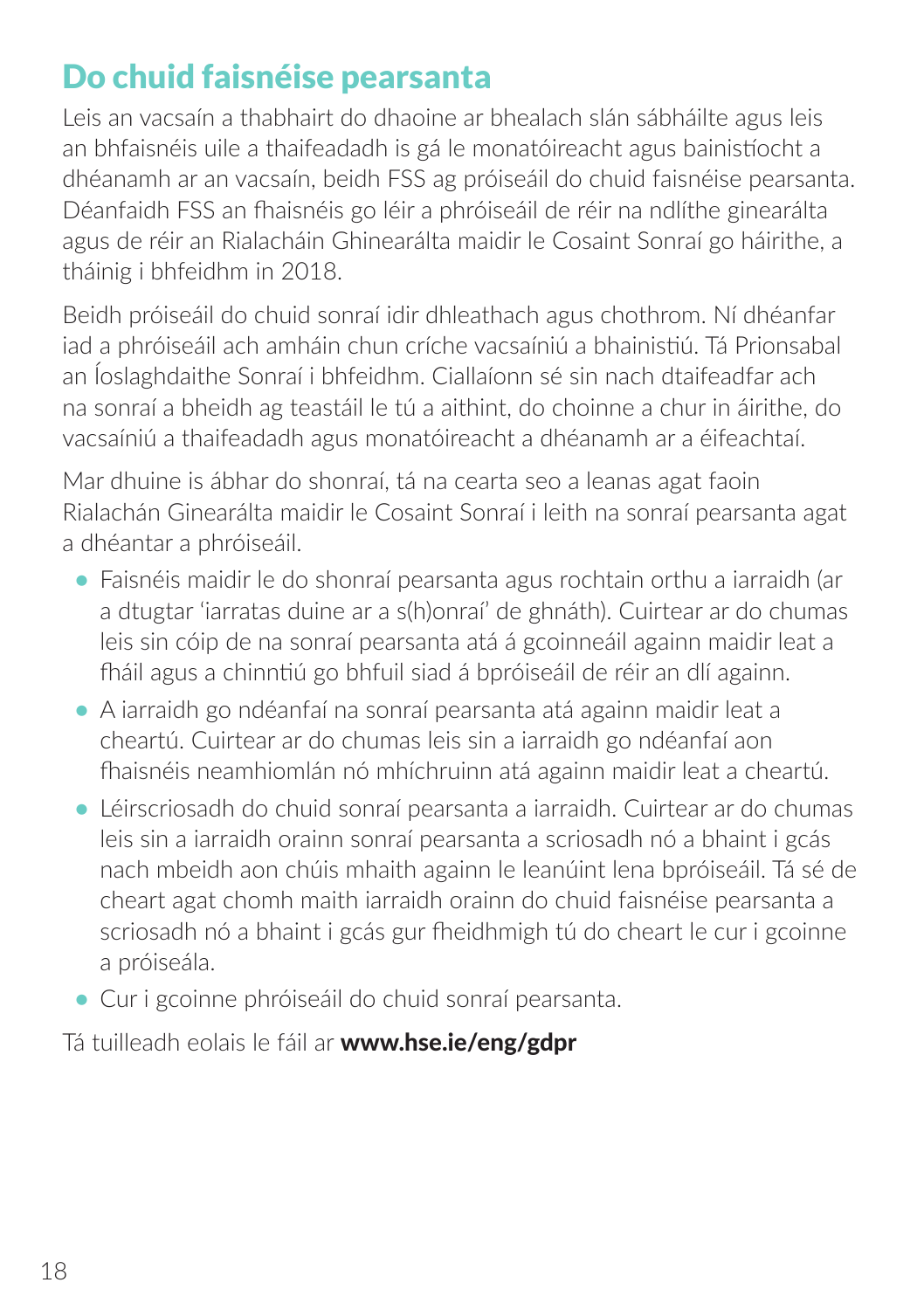## Tuilleadh eolais

Tá eolas mionsonraithe ónár saineolaithe ar COVID-19 le fáil ar www.hse.ie maidir leis na rudaí seo a leanas:

- **•** Na vacsaíní atá ar fáil agus na daoine ar féidir leo vacsaín a fháil
- **•** Cén chaoi an vacsaín a fháil?
- **•** Do vacsaín a fháil tar éis an galar a tholgadh
- **•** Dáileoga vacsaíne a mholtar duit
- **•** Cinneadh a dhéanamh maidir le vacsaín a fháil do leanbh
- **•** Siomptóim agus tástáil
- **•** Comhairle le tú féin agus daoine eile a chosaint

Léigh Bileog Eolais an Mhonaróra d'Othair le tuilleadh eolais a fháil ar an vacsaín atá á tabhairt duit. Cuirfear í sin i gcló duit ar lá do vacsaínithe, nó is féidir leat teacht uirthi ar www.hse.ie/covid19vaccinePIL

Is féidir leat labhairt le gairmí cúraim sláinte freisin má bhíonn ceisteanna agat faoin vacsaín – do vacsaíneoir, do Dhochtúir Teaghlaigh, do Chógaiseoir nó duine de d'fhoireann cúraim sláinte, cuir i gcás.

Is féidir glao ar HSELive freisin ar 1800 700 700 (uimhir shaorghlao). Bímid ann chun cabhrú leat ó 8 r.n. go 8 i.n. ó Luan go hAoine agus ó 9 r.n. go 5 i.n. ar an Satharn agus ar an Domhnach.